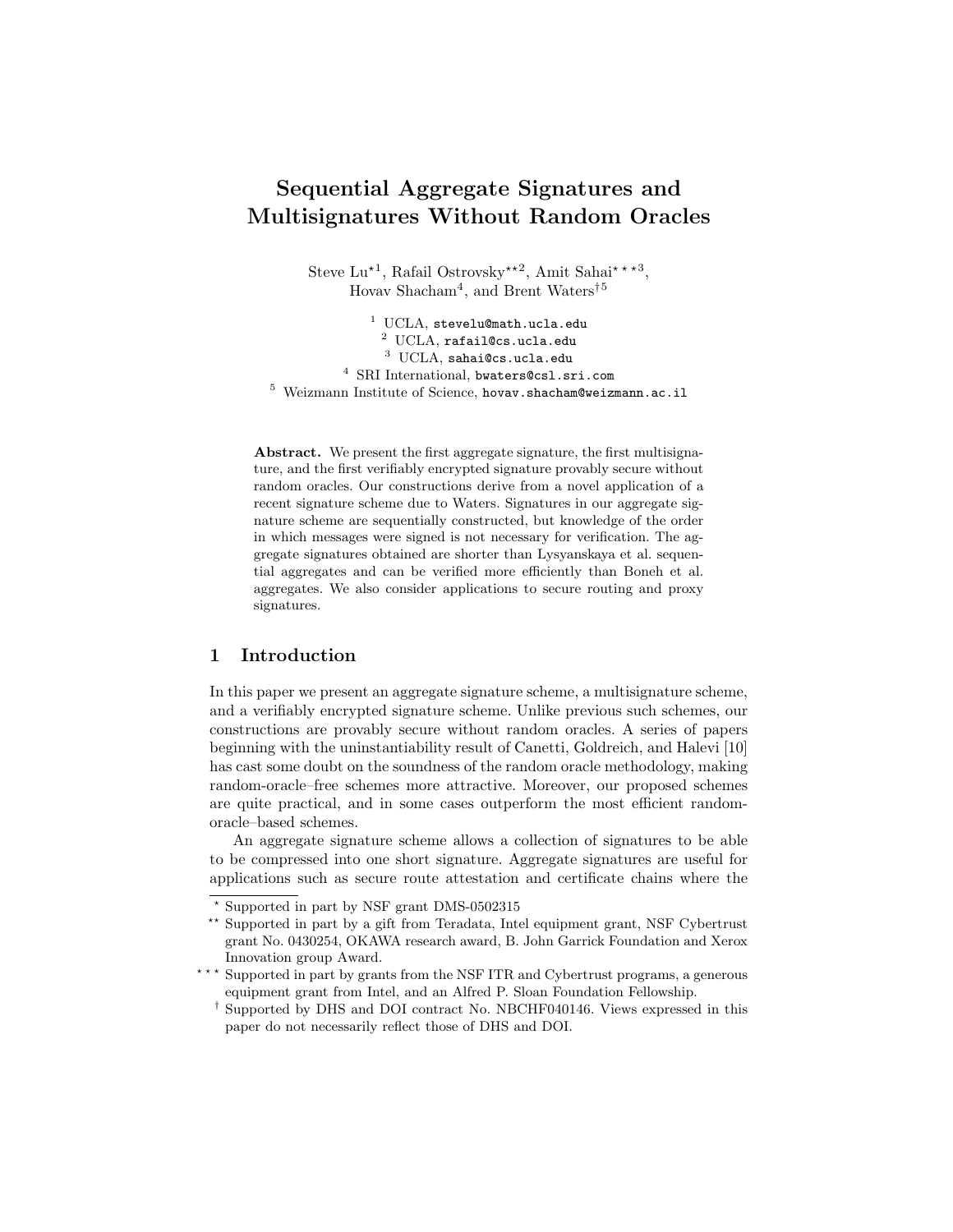space requirements for a sequence of signatures can impact practical application performance.

Boneh et al. [8] presented the first aggregate signature scheme, which was based on the BLS signature [9] in groups with efficiently computable bilinear maps. Subsequently, Lysyanskaya et al. [20] presented a sequential RSA-based scheme that, while more limited, could be instantiated using more general assumptions. In a sequential aggregate signature scheme the aggregate signature must be constructed sequentially, with each signer modifying the aggregate signature in turn. However, most known applications are sequentially constructed anyway. One drawback of both schemes is that they are provably secure only in the random oracle model and thus there is only a heuristic argument for their security.

We present the first aggregate signature scheme that is provably secure without random oracles. Our signatures are sequentially constructed, however, unlike the scheme of Lysyanskaya et al., a verifier need not know the order in which the aggregate signature was created. Additionally, our signatures are shorter than those of Lysyanskaya et al. and can be verified more efficiently than those of Boneh et al.

In addition, we present the first multisignature scheme that is provably secure without random oracles. In a multisignature scheme, a single short object – the multisignature – can take the place of n signatures by n signers, all on the same message. (Aggregate signatures can be thought of as a multisignature without this restriction.) Boldyreva [6] gave the first multisignature scheme in which multisignature generation does not require signer interaction, based on BLS signatures.

Finally, we present the first verifiably encrypted signature scheme that is provably secure without random oracles. A verifiably encrypted signature is an object that anyone can confirm contains the encryption of a signature on some message, but from which only the party under whose key it was encrypted can recover the signature. Such a primitive is useful in contract signing. Boneh et al. [8] gave the first verifiably encrypted signature scheme, based on BLS signatures.

All our constructions derive from novel adaptations of the signature scheme of Waters [28], which follows from his Identity-Based Encryption scheme.

# 2 Preliminaries

In this section we first present some background on groups with efficiently computable bilinear maps. Next, we recall the definition of existentially unforgeable signatures. Then we present the Waters [28] signature algorithm.

### 2.1 Groups with Efficiently Computable Bilinear Maps

We briefly review the necessary facts about bilinear maps and bilinear map groups. (For more detail, see, e.g., [13, 27].) Consider the following setting:

–  $\mathbb{G}$  and  $\mathbb{G}_{\mathrm{T}}$  are multiplicative cyclic groups of order p;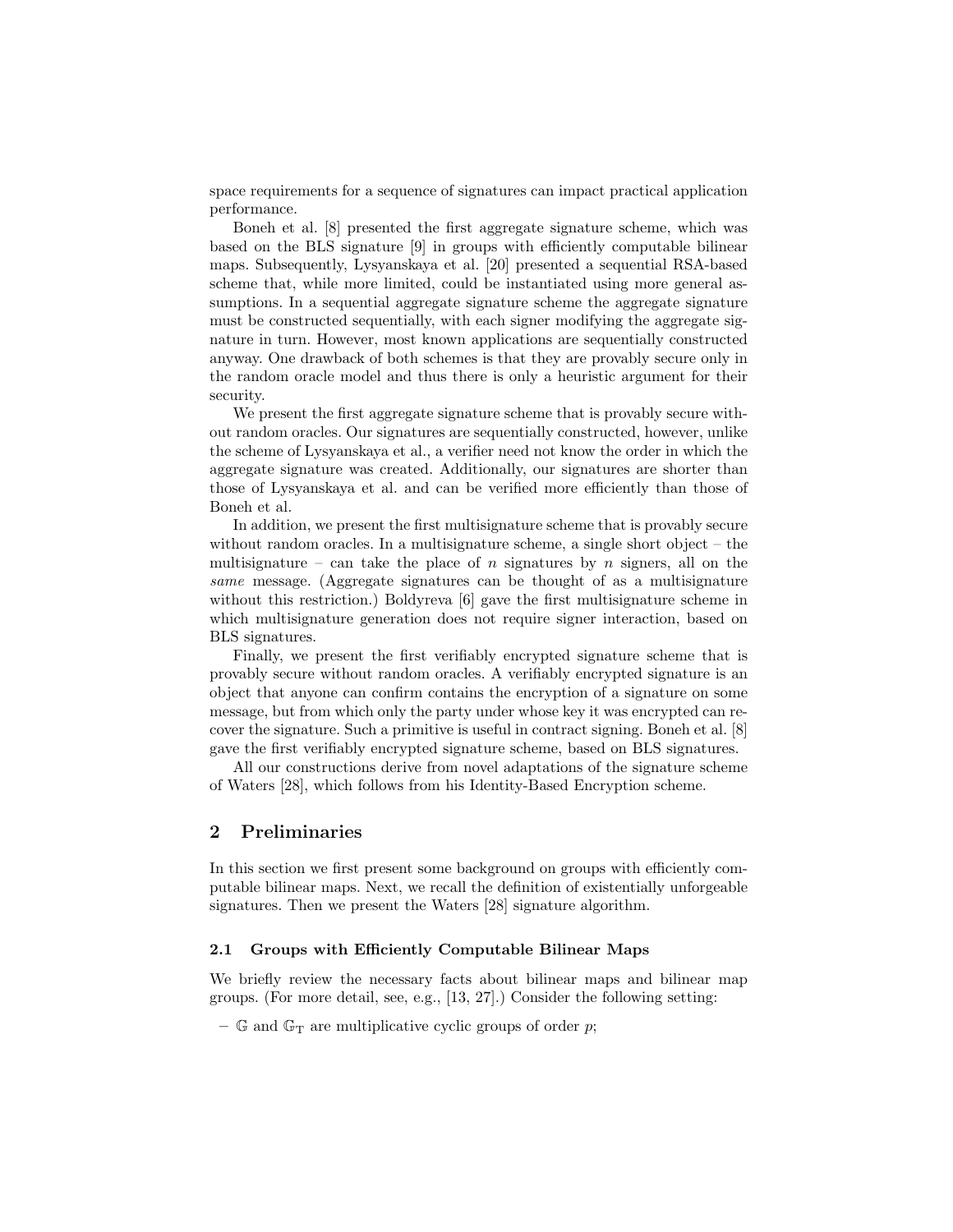- the group action on  $\mathbb{G}$  and  $\mathbb{G}_T$  can be computed efficiently;
- g is a generator of  $\mathbb{G}$ ;
- $e : \mathbb{G} \times \mathbb{G} \to \mathbb{G}_T$  is an efficiently computable map with the following properties:
	- Bilinear: for all  $u, v \in \mathbb{G}$  and  $a, b \in \mathbb{Z}$ ,  $e(u^a, v^b) = e(u, v)^{ab}$ ;
	- Non-degenerate:  $e(g, g) \neq 1$ .

We say that  $G$  is a bilinear group if it satisfies these requirements.

The security of our scheme relies on the hardness of the Computational Diffie-Hellman (CDH) problem in bilinear groups. We state the problem and our assumption as follows. Define the success probability of an algorithm  $A$  in solving the Computational Diffie-Hellman problem on G as

$$
\mathbf{Adv}_{\mathcal{A}}^{\text{cdh}} \stackrel{\text{def}}{=} \Pr \left[ \mathcal{A}(g, g^a, h) = h^a : g, h \stackrel{\text{R}}{\leftarrow} \mathbb{G}, a \stackrel{\text{R}}{\leftarrow} \mathbb{Z}_p \right] .
$$

The probability is over the uniform random choice of g and h from  $\mathbb{G}$ , of a from  $\mathbb{Z}_p$ , and the coin tosses of A. We say that an algorithm A  $(t, \epsilon)$ -breaks Computational Diffie-Hellman on  $\mathbb G$  if  $\mathcal A$  runs in time at most t, and  $\mathbf{Adv}_{\mathcal A}^{\mathrm{cdh}}$  is at least  $\epsilon$ . The  $(t, \epsilon)$ -Computational Diffie-Hellman assumption on  $\mathbb{G}$  is that no adversary  $(t, \epsilon)$ -breaks Computational Diffie-Hellman on G.

Asymmetric Pairings and Short Representations. It is a simple (though tedious) matter to rewrite our schemes to employ an asymmetric pairing  $e : \mathbb{G}_1 \times \mathbb{G}_2 \rightarrow$  $\mathbb{G}_T$ . Signatures will then include elements of  $\mathbb{G}_1$ , while public keys will include elements of  $G_2$  and  $\mathbb{G}_T$ . This setting allows us to take advantage of curves due to Barreto and Naehrig [3]. With these curves, elements of  $\mathbb{G}_1$  have a 160-bit representation at the 1024-bit security level.<sup>6</sup> In this case, security follows from the Computational co-Diffie-Hellman problem [9].

### 2.2 The Waters Signature Scheme

We describe the Waters signature scheme [28]. In our description the messages will be signatures on bitstrings of the form  ${0,1}^k$  for some fixed k. However, in practice one could apply a collision-resistant hash function  $H_k: \left\{0,1\right\}^* \rightarrow \left\{0,1\right\}^k$ to sign messages of arbitrary length.

The scheme requires, besides the random generator  $g \in \mathbb{G}$ ,  $k+1$  additional random generators  $u', u_1, \ldots, u_k \in \mathbb{G}$ . In the basic scheme, these can be generated at random as part of system setup and shared by all users. In some of the variants below, each user has generators  $(u', u_1, \ldots, u_k)$  of her own, which must be included in her public key. We will draw attention to this in introducing the individual schemes.

The Waters signature scheme is a three-tuple of algorithms  $W = (Kg, Sig, Vf)$ . These behave as follows.

 $^6$  By "1024-bit security," we mean parameters such that the conjectured complexity of computing discrete logarithms is roughly comparable to the complexity of factoring 1024-bit numbers. For a more refined analysis see Koblitz and Menezes [19].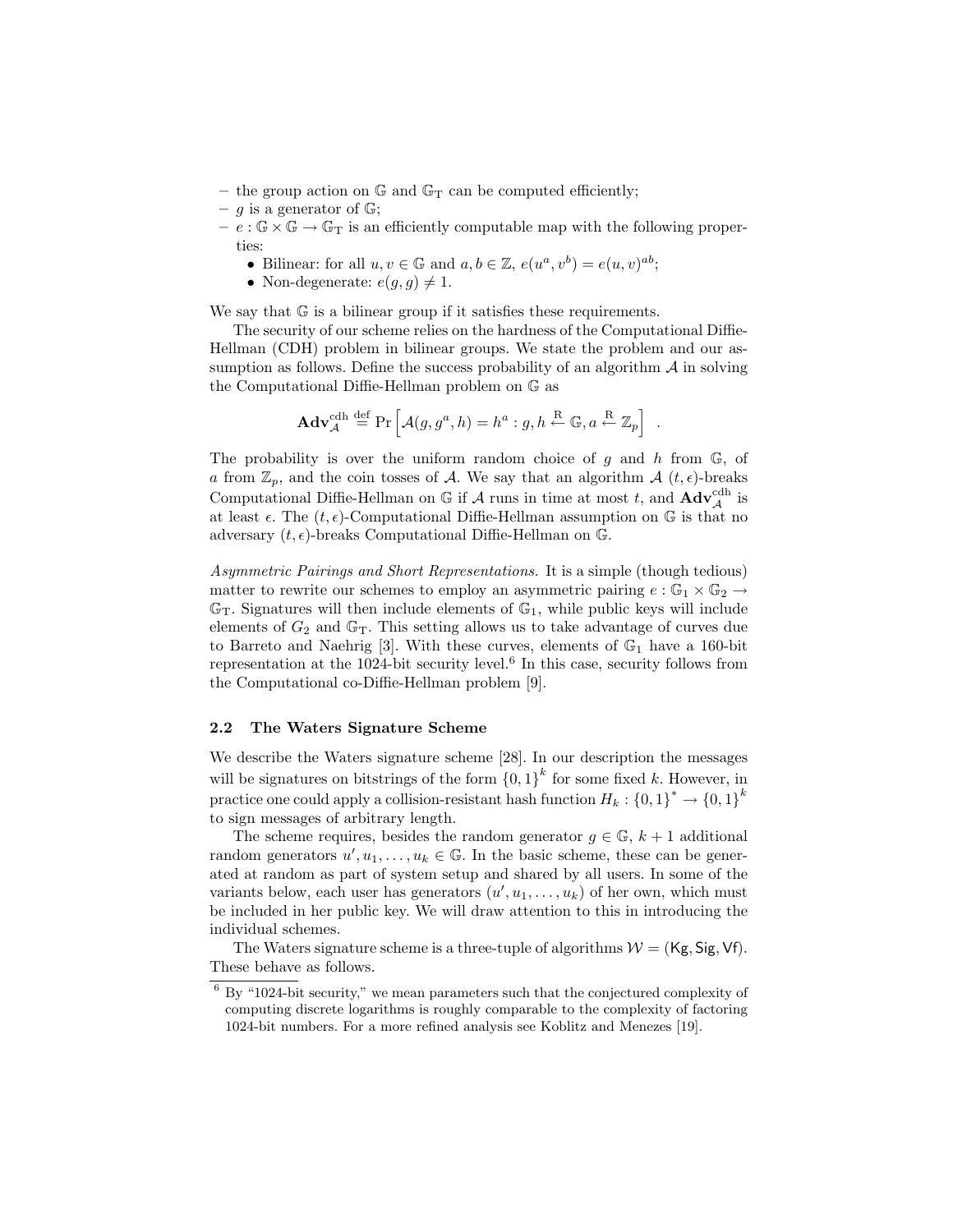- **W.Kg.** Pick random  $\alpha \stackrel{\text{R}}{\leftarrow} \mathbb{Z}_p$  and set  $A \leftarrow e(g, g)^{\alpha}$ . The public key pk is  $A \in \mathbb{G}_\text{T}$ . The private key sk is  $\alpha$ .
- **W.Sig**(sk, M). Parse the user's private key sk as  $\alpha \in \mathbb{Z}_p$  and the message M as a bitstring  $(m_1, \ldots, m_k) \in \{0,1\}^k$ . Pick a random  $r \stackrel{\text{R}}{\leftarrow} \mathbb{Z}_p$  and compute

$$
S_1 \leftarrow g^{\alpha} \cdot \left( u' \prod_{i=1}^{k} u_i^{m_i} \right)^r \quad \text{and} \quad S_2 \leftarrow g^r \quad . \tag{1}
$$

The signature is  $\sigma = (S_1, S_2) \in \mathbb{G}^2$ .

**W.Vf**(*pk, M,*  $\sigma$ ). Parse the user's public key *pk* as  $A \in \mathbb{G}_T$ , the message M as a bitstring  $(m_1, \ldots, m_k) \in \{0,1\}^k$ , and the signature  $\sigma$  as  $(S_1, S_2) \in \mathbb{G}^2$ . Verify that

$$
e(S_1, g) \cdot e\left(S_2, u'\prod_{i=1}^k u_i^{m_i}\right)^{-1} \stackrel{?}{=} A
$$
 (2)

holds; if so, output valid; if not, output invalid.

This signature is existentially unforgeable under a chosen-message attack – the standard notion of signature security, due to Goldwasser, Micali, and Rivest [14] – if CDH is hard. We give a roundabout proof of this as Corollary 1.

# 3 Sequential Aggregate Signatures

In a sequential aggregate signature, as in an ordinary aggregate signature, a single short object – called the aggregate – takes the place of  $n$  signatures by  $n$  signers on  $n$  messages. Thus aggregate signatures are a generalization of multisignatures. Sequential aggregates differ from ordinary aggregates in that the aggregation operation is performed by each signer in turn, rather than by an unrelated party after the fact.

Aggregate signatures have many applications, as noted by Boneh et al. [8] and Lysyanskaya et al. [20]. Below, we consider two: Secure BGP route attestation and proxy signatures.

In BGP, routers generate and forward route attestations to other routers to advertise the routes which should be used to reach their networks. Secure BGP solves the problem of attestation forgery by having each router add its signature to a valid attestation before forwarding it to its neighbors. Because of the size of route attestations is limited, aggregate signatures are useful in reducing the overhead of multiple signatures along a path. Nicol, Smith, and Zhao [24] gave a detailed analysis of the application of aggregate signatures to the Secure BGP routing protocol [18]. Our sequential aggregate signature scheme is well suited for improving SBGP. Since all of the incoming route attestations need to be verified anyway, the fact that our signing algorithm requires a verification adds no overhead. Additionally, our signature scheme can have signatures that are smaller than those of Lysyanskaya et al. and verification will be faster than that of the Boneh et al. scheme.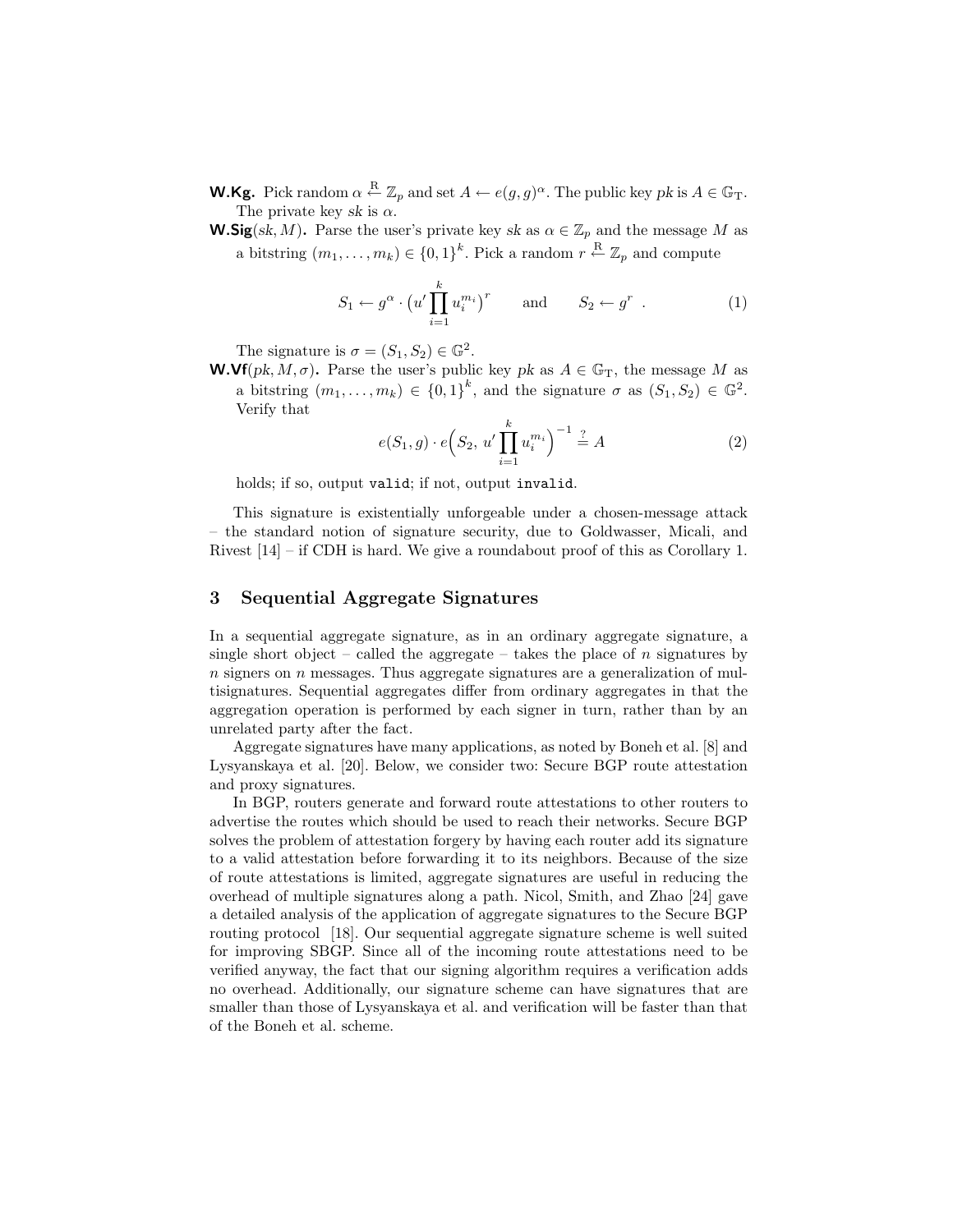A proxy signature scheme allows a user, called the designator, to delegate signing authority to another user, the *proxy signer*. This signature primitive, introduced by Mambo, Usada, and Okamoto [21], has been discussed and used in several practical applications. Boldyreva, Palacio, and Warinschi [7] show how to construct a secure proxy signature scheme from any aggregate (or sequential aggregate) signature scheme. Instantiating the Boldyreva-Palacio-Warinschi construction with our scheme, we obtain a practical proxy signature secure without random oracles.

### 3.1 Definitions

A sequential aggregate signature scheme includes three algorithms. The first, Kg, is used to generate public-private keypairs. The second, ASig, takes not only a private key and a message to sign, as does an ordinary signing algorithm, but also an aggregate-so-far by a set of  $l$  signers on  $l$  corresponding messages; it folds the new signature into the aggregate, yielding a new aggregate signature by  $l + 1$  signers on  $l + 1$  messages. The third algorithm, AVf, takes a purported aggregate signature, along with  $l$  public keys and  $l$  corresponding messages, and decides whether the the aggregate is valid.

The Sequential Aggregate Certified-Key Model. Because our aggregate signature behaves like a sequential aggregate signature from the signers' viewpoint, but like standard aggregate signature from the verifiers' viewpoint, we describe a security model for it that is a hybrid of the sequential aggregate chosen key model of Lysyanskaya et al. [20] and the aggregate chosen key model of Boneh et al. [8]. In both models, the adversary is given a single challenge key, along with an appropriate signing oracle for that key. His goal is to generate a sequential aggregate that frames the challenge user. The adversary is allowed to choose all the keys in that forged aggregate but the challenge key.

We prove our scheme in a more restricted model that requires that the adversary certify that the public keys it includes in signing oracle queries and in its forgery were properly generated. This we handle by having the adversary hand over the private keys before using the public keys. We could also extract the keys by rewinding or, if this is impossible, using the NIZKs proposed by Groth, Ostrovsky, and Sahai [15].

Formally, the advantage of a forger  $A$  in our model is the probability that the challenger outputs 1 in the following game:

- **Setup.** Initialize the list of certified public keys  $C \leftarrow \emptyset$ . Choose  $(pk, sk) \stackrel{R}{\leftarrow}$  Kg. Run algorithm A with pk as input.
- Certification Queries. Algorithm A provides a keypair  $(pk, sk')$  in order to certify  $pk'$ . Add  $pk'$  to  $\tilde{C}$  if  $sk'$  is its matching private key.
- **Signing Queries.** Algorithm  $A$  requests a sequential aggregate signature, under the challenge key  $pk$ , on a message  $M$ . In addition, it supplies an aggregate-so-far  $\sigma'$  on messages M under keys pk. Check that the signature  $\sigma'$  verifies; that each key in **pk** is in C; that pk does not appear in **pk**;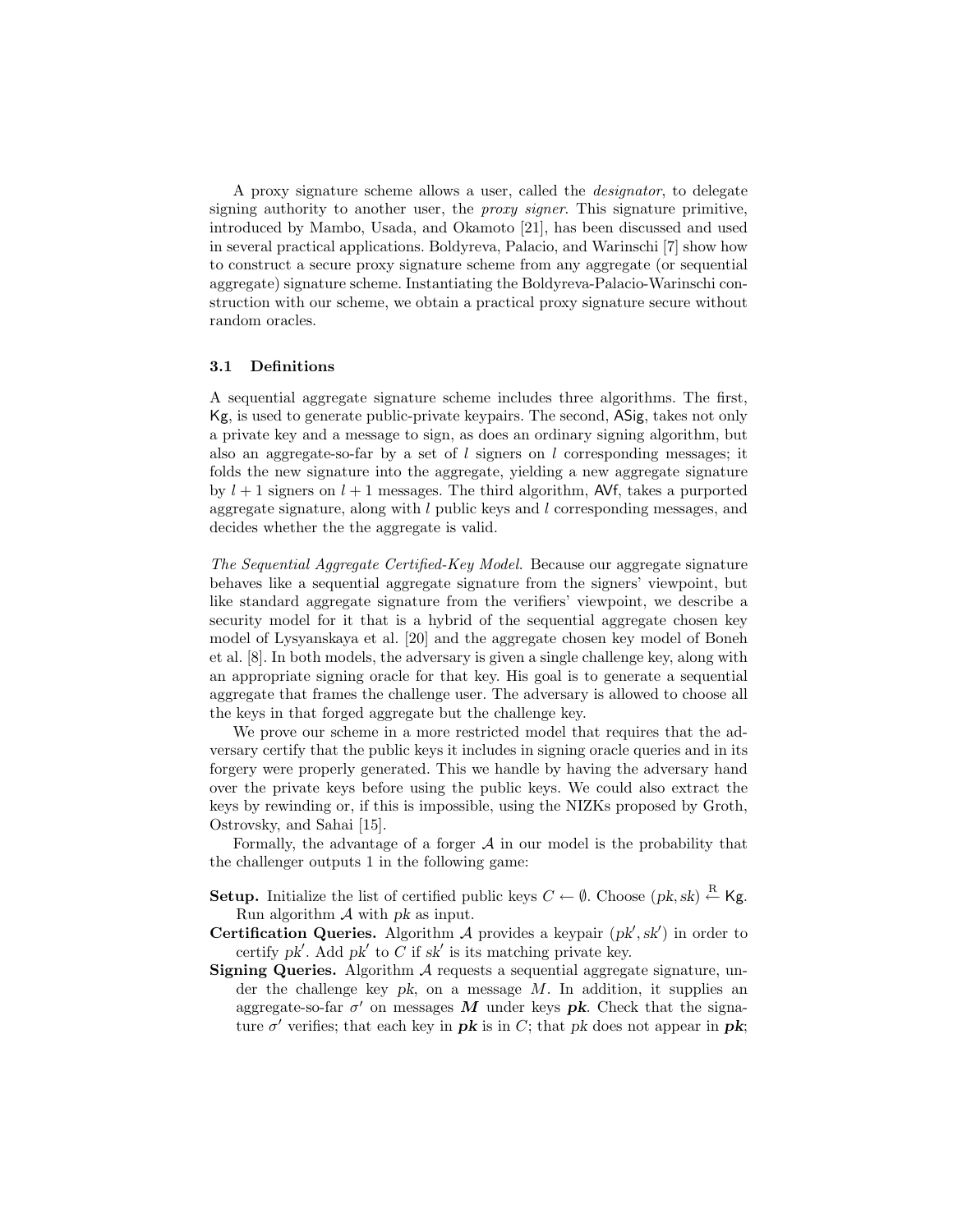and that  $|\mathbf{pk}| < n$ . If any of these fails to hold, answer invalid. Otherwise respond with  $\sigma = \text{ASig}(sk, M, \sigma', M, pk)$ .

**Output.** Eventually, A halts, outputting a forgery  $\sigma^*$  on messages M under keys  $pk$ . This forgery must verify as valid under  $AVf$ ; each key in  $pk$  (except the challenge key) must be in C; and  $|\mathbf{pk}| \leq n$  must hold. In addition, the forgery must be nontrivial: the challenge key  $pk^*$  must appear in **pk**, wlog at index 1 (since signature verification in our scheme has no inherent order), and the corresponding message  $M[1]$  must not have been queried by A of its sequential aggregate signing oracle. Output 1 if all these conditions hold, 0 otherwise.

We say that an aggregate signature scheme is  $(t, q<sub>c</sub>, q<sub>s</sub>, n, \epsilon)$  secure if no t-time adversary making  $q_c$  certification queries and  $q_s$  signing queries can win the above game with advantage more than  $\epsilon$ , where *n* is an upper bound on the length of the sequential aggregates involved.

#### 3.2 Our Scheme

We start by giving some intuition for our scheme. Each signer in our scheme will have a unique public key from the Waters signature scheme

$$
u',\boldsymbol{u}=(u_1,\ldots,u_k),A\leftarrow e(g,g)^{\alpha}.
$$

While in the original signature scheme the private key consists only of  $g^{\alpha}$ , in our aggregate signature scheme it is important that the private key holder will additionally choose and remember the discrete logs of  $u', u = (u_1, \ldots, u_k)$ . In the Waters signature scheme, signatures are made of two group elements  $S_1$  and  $S_2$ . At a high level, we can view  $S_2$  as some randomness for the signature and  $S_1$  as the signature on a message relative to that randomness.

An aggregate signature in our scheme also consists of group elements  $S'_1, S'_2$ . The second element  $S_2'$  again consists of some "shared" randomness for the signature. When a signer wishes to add his signature on a message to an aggregate  $(S'_1, S'_2)$ , he simply figures out what his  $S_1$  component would be in the underlying signature scheme given  $S'_2$  as the randomness. In order to perform this computation the signer must know the discrete log values of all of his public generators. He then then multiplies this value into  $S'_1$  and finally re-randomizes the signature.

We now formally describe the sequential aggregate obtained from the Waters signature.

Our sequential aggregate scheme is a three-tuple of algorithms  $\mathcal{WSA} =$ (Kg,ASig,AVf). These behave as follows.

**WSA.Kg.** Pick random  $\alpha, y' \stackrel{\text{R}}{\leftarrow} \mathbb{Z}_p$  and a random vector  $\boldsymbol{y} = (y_1, \dots, y_k) \stackrel{\text{R}}{\leftarrow} \mathbb{Z}_p^k$ . Compute

$$
u' \leftarrow g^{y'}
$$
 and  $\mathbf{u} = (u_1, \dots, u_k) \leftarrow (g^{y_1}, \dots, g^{y_k})$  and  $A \leftarrow e(g, g)^{\alpha}$ 

.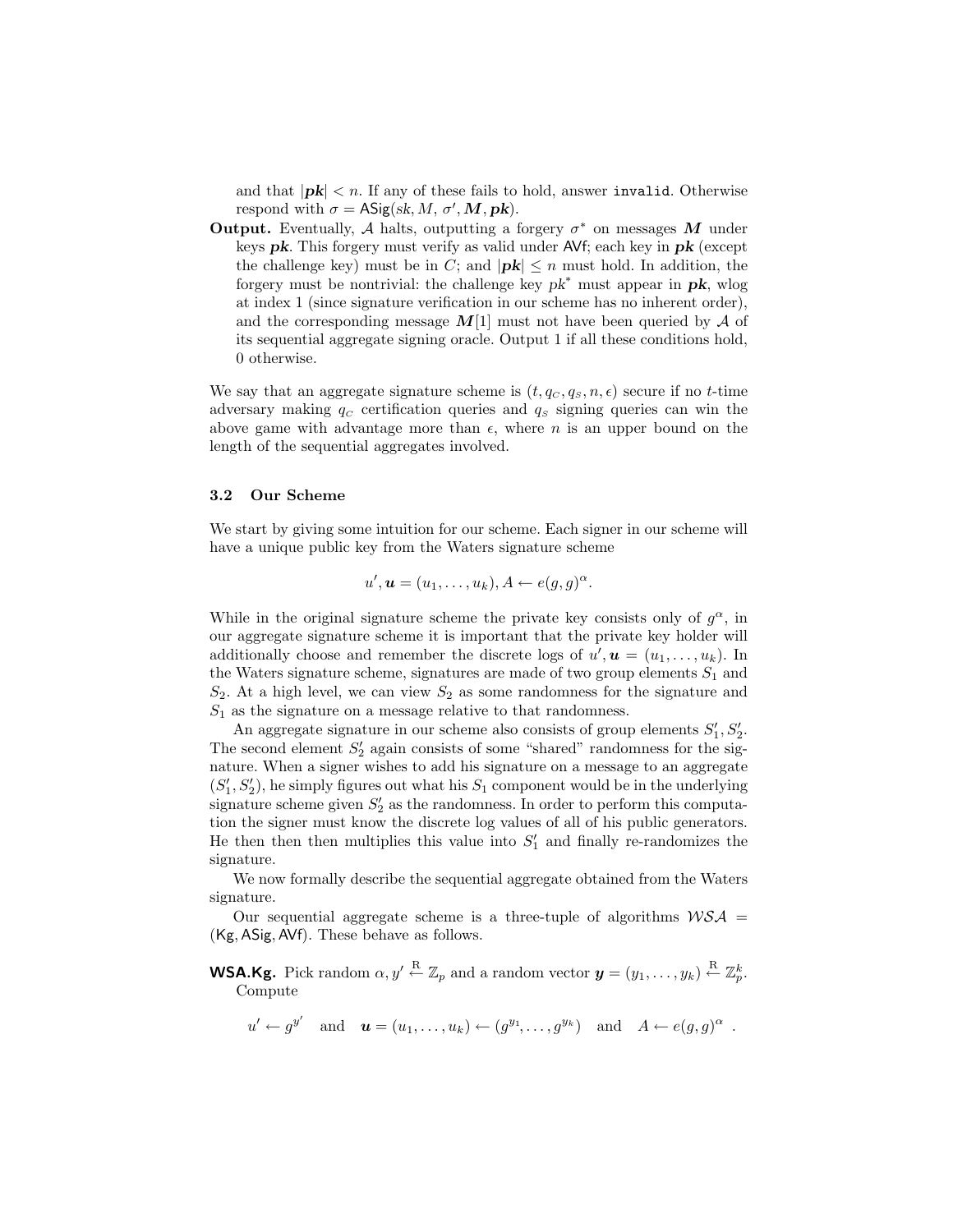The user's private key is  $sk = (\alpha, y', y) \in \mathbb{Z}_p^{k+2}$ . The public key is  $pk =$  $(A, u', u) \in \mathbb{G}_{T} \times \mathbb{G}^{k+1}$ ; it must be certified to ensure knowledge of the corresponding private key.

**WSA.ASig**(sk, M,  $\sigma'$ , M, pk). The input is a private key sk, to be parsed as  $(\alpha, y', y_1, \ldots, y_k) \in \mathbb{Z}_p^{k+2}$ ; a message M to sign, parsed as  $(m_1, \ldots, m_k) \in$  ${0,1}^k$ ; and an aggregate-so-far  $\sigma'$  on messages M under public keys pk. Verify that  $\sigma'$  is valid by calling  $\mathsf{AVf}(\sigma', \mathbf{M}, \mathbf{pk})$ ; if not, output fail and halt. Check that the public key corresponding to sk does not already appear in  $pk$ ; if it does, output fail and halt. (We revisit the issue of having one signer sign multiple messages below.)

Otherwise, parse  $\sigma'$  as  $(S_1', S_2') \in \mathbb{G}^2$ . Set  $l \leftarrow |\mathbf{pk}|$ . Now, for each  $i, 1 \leq$  $i \leq l$ , parse  $\mathbf{M}[i]$  as  $(m_{i,1}, \ldots, m_{i,k}) \in \{0,1\}^k$ , and parse  $\mathbf{pk}[i]$  as  $(A_i, u'_i,$  $u_{i,1}, \ldots, u_{i,k}) \in \mathbb{G}_{\mathrm{T}} \times \mathbb{G}^{k+1}$ . Compute

$$
w_1 \leftarrow S'_1 \cdot g^\alpha \cdot (S'_2)^{(y' + \sum_{j=1}^k y_j m_j)}
$$
 and  $w_2 \leftarrow S'_2$ . (3)

The values  $(w_1, w_2)$  form a valid signature on  $M||M$  under keys  $pk||pk$ , but this signature needs to be re-randomized: otherwise whoever created  $\sigma'$  could learn the user's private key  $g^{\alpha}$ . Choose a random  $\tilde{r} \in \mathbb{Z}_p$ , and compute

$$
S_1 \leftarrow w_1 \cdot \left(u'\prod_{j=1}^k u_j^{m_j}\right)^{\tilde{r}} \cdot \prod_{i=1}^l \left(u'_i \prod_{j=1}^k u_{i,j}^{m_{i,j}}\right)^{\tilde{r}} \quad \text{and} \quad S_2 \leftarrow w_2 g^{\tilde{r}} \quad (4)
$$

It is easy to see that  $\sigma = (S_1, S_2)$  is also a valid sequential aggregate signature on  $M||M$  under keys  $pk||pk$ , with randomness  $r + \tilde{r}$ , where  $w_2 = g^r$ ; output it and halt.

**WSA.AVf**( $\sigma$ , M, pk). The input is a purported sequential aggregate  $\sigma$  on messages M under public keys **pk**. Parse  $\sigma$  as  $(S_1, S_2) \in \mathbb{G}$ . If any key appears twice in **pk**, if any key in **pk** has not been certified, or if  $|\mathbf{pk}| \neq |M|$ , output invalid and halt.

Otherwise, set  $l \leftarrow |\mathbf{pk}|$ . If  $l = 0$ , output valid if  $S_1 = S_2 = 1$ , invalid otherwise.

Now, for each i,  $1 \leq i \leq l$ , parse  $M[i]$  as  $(m_{i,1},\ldots,m_{i,k}) \in \{0,1\}^k$ , and parse  $\boldsymbol{pk}[i]$  as  $(A_i, u'_i, u_{i,1}, \ldots, u_{i,k}) \in \mathbb{G}_{\mathrm{T}} \times \mathbb{G}^{k+1}$ . Finally, verify that

$$
e(S_1, g) \cdot e\left(S_2, \prod_{i=1}^l \left(u'_i \prod_{j=1}^k u_{i,j}^{m_{i,j}}\right)\right)^{-1} \stackrel{?}{=} \prod_{i=1}^l A_i
$$
 (5)

holds; if so, output valid; if not, output invalid.

Signature Form. Consider a sequential aggregate signature on  $l$  messages M under *l* public keys **pk**. For each *i* let  $M[i]$  be  $(m_{i,1}, \ldots, m_{i,k})$  and let  $pk[i]$ be  $(A_i, u'_i, u_{i,1}, \ldots, u_{i,k})$  with corresponding private key  $(\alpha_i, y'_i, y_{i,1}, \ldots, y_{i,k})$ . well-formed sequential aggregate signature  $\sigma = (S_1, S_2)$  in this case has the form

$$
S_1 = \prod_{i=1}^l g^{\alpha_i} \cdot \prod_{i=1}^l (u'_i \prod_{j=1}^k u_{i,j}^{m_{i,j}})^r \quad \text{and} \quad S_2 = g^r.
$$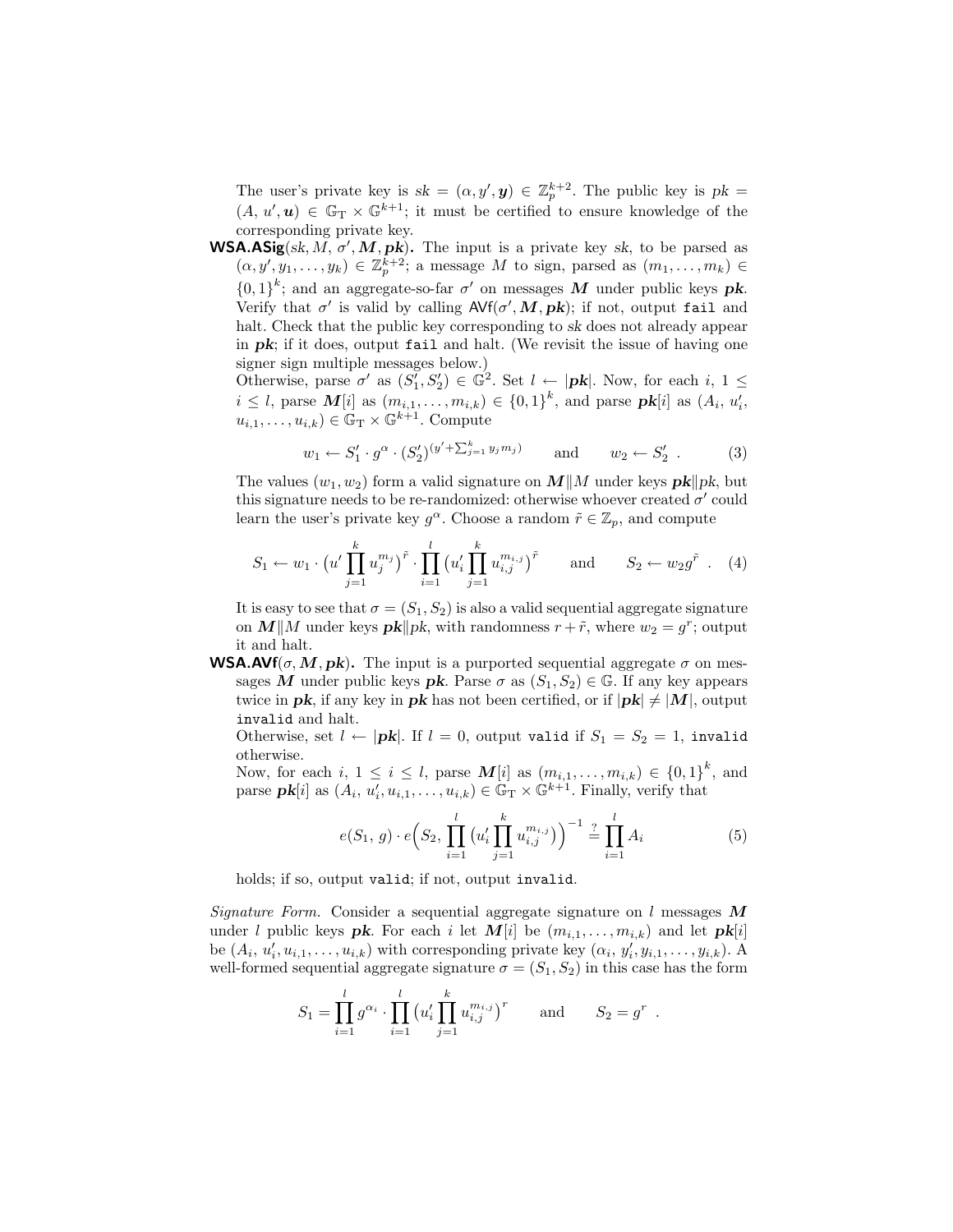Additionally, we consider  $\sigma = (1, 1)$  to be a valid signature on an empty set of signers. Notice that  $(S_1, S_2)$  is the product of Waters signatures all sharing the same randomness  $r$ .

Even though in our description we did not allow a signer to sign twice in an aggregate signature, a simple trick allows for this. Suppose a signer wishes to add his signature on message  $M$  to a sequential aggregate signature that already contains his signature on another message  $M'$ . He need simply first remove his signature on  $M'$  from the aggregate, essentially by dividing it out of  $S_1$ , and multiply in a signature on  $M' : M$ , which is a message that attests to both  $M'$  and  $M$ .

Performance. Verification in our signatures is fast, taking approximately  $k/2$ multiplications per signer in the aggregate, and only two pairings regardless of how many signers are included. In contrast, the aggregate signatures of Boneh et al. [8] take  $l + 1$  pairings to verify when the aggregate includes l signers.

### 3.3 Proof of Security

**Theorem 1.** The WSA sequential aggregate signature scheme is  $(t, q<sub>C</sub>, q<sub>S</sub>, n, \epsilon)$ unforgeable if the W signature scheme is  $(t', q', \epsilon')$ -unforgeable on  $\mathbb{G}$ , where

$$
t' = t + O(q_c + nq_s + n)
$$
 and  $q' = q_s$  and  $\epsilon' = \epsilon$ .

*Proof.* Suppose that there exists an adversary  $A$  that succeeds with advantage  $\epsilon$ . We build a simulator  $\beta$  to play the forgeability game against the W signature scheme. Given the challenge W-signature public key  $pk^* = (A, u', u_1, \ldots, u_k)$ , simulator  $\beta$  interacts with  $\mathcal A$  as follows.

Setup. Algorithm  $\beta$  runs  $\mathcal A$  supplying it with the challenge key  $pk^*$ .

- Certification Queries. Algorithm A wishes to certify some public key  $pk =$  $(A, u', u_1, \ldots, u_k)$ , providing also its corresponding private key  $sk = (\alpha, y',$  $y_1, \ldots, y_k$ ). Algorithm  $\beta$  checks that the private key is indeed the correct one and if so registers (pk,sk) in its list of certified keypairs.
- Aggregate Signature Queries. Algorithm  $A$  requests a sequential aggregate signature, under the challenge key, on a message  $M$ . In addition, it supplies an aggregate-so-far  $\sigma'$  on messages M under keys pk. The simulator first checks that the signature  $\sigma'$  verifies; that each key in **pk** has been certified; that the challenge key does not appear in **pk**; and that  $|\mathbf{pk}| < n$ . If any of these conditions does not hold,  $\beta$  returns fail.

Otherwise,  $\beta$  queries its own signing oracle for key  $pk^*$ , obtaining a signature  $\sigma$  on message M, which we view as a sequential aggregate on messages  $(M)$  under keys  $(pk^*)$ . The simulator now constructs the rest of the required aggregate by adding to  $\sigma$ , for each signer  $p\mathbf{k}[i]$ , the appropriate signature on message  $M[i]$  using algorithm ASig. It can do this because it knows – by means of the certification procedure – the private key corresponding to each public key in **pk**. The result is an aggregate signature  $\sigma'$  on messages  $M||M$ under keys  $pk||pk^*$ . This reconstruction method works because signatures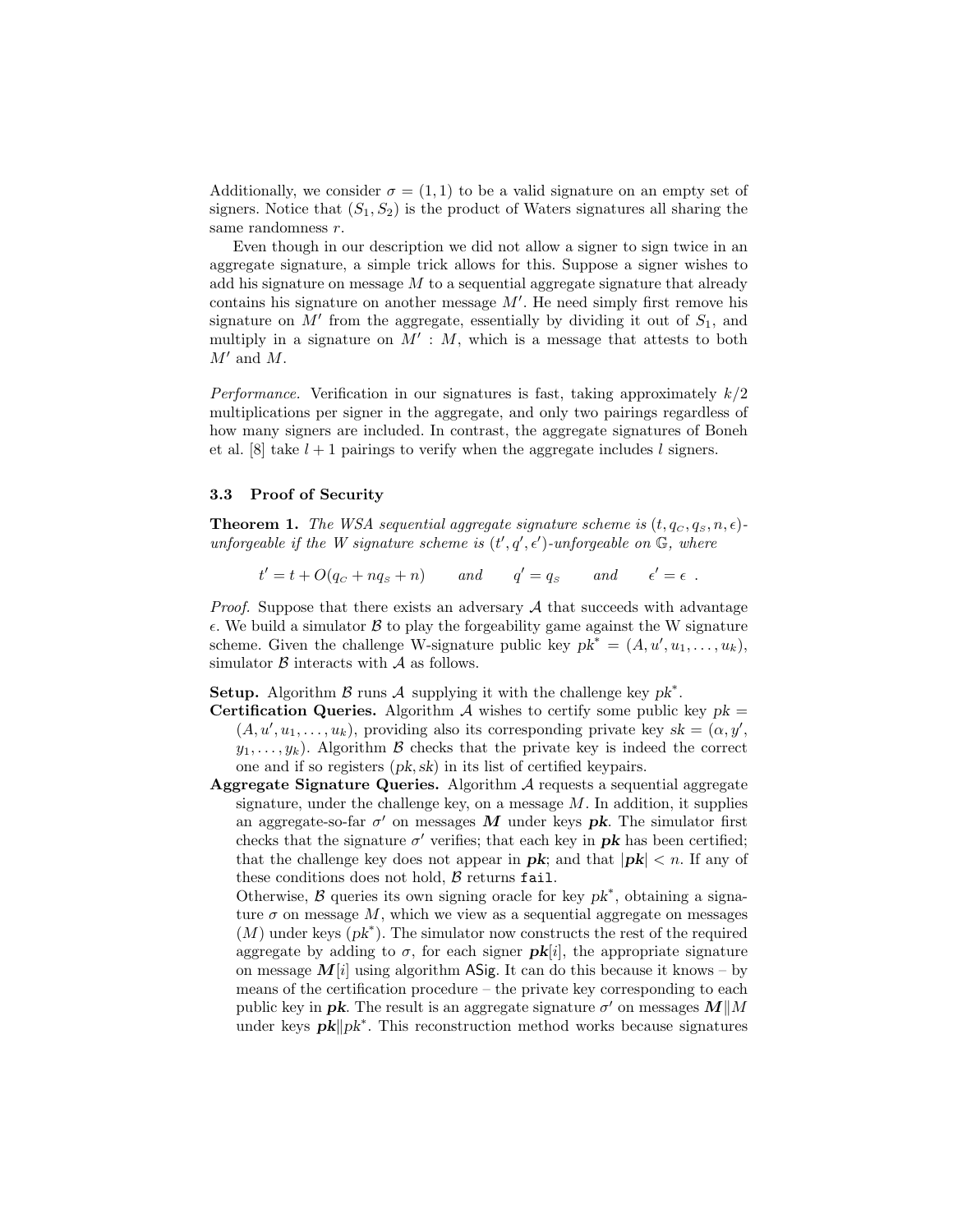are re-randomized after each aggregate signing operation and because our signatures have no inherent verification order.

**Output.** Eventually, A halts, outputting a forgery,  $\sigma^* = (S_1^*, S_2^*)$  on messages  $M$  under keys  $pk$ . This forgery must verify as valid under AVf; each key in **pk** (except the challenge key) must have been certified; and  $|\mathbf{pk}| \leq n$ must hold. In addition, the forgery must be nontrivial: the challenge key  $pk^*$ must appear in pk, wlog at index 1 (since signature verification in our scheme has no inherent order), and the corresponding message  $M[1]$  must not have been queried by  $A$  of its sequential aggregate signing oracle. If the adversary was not successful we can quit and disregard the attempt.

Now, for each  $i, 1 \leq i \leq l = |\mathbf{pk}| = |\mathbf{M}|$ , parse  $\mathbf{pk}[i]$  as  $(A_i, u'_i, u_{i,1}, \dots, u_{i,k})$ and  $M[i]$  as  $(m_{i,1},...,m_{i,k}) \in \{0,1\}^k$ . Note that we have  $pk^* = (A_1, u'_1,$  $u_{1,1}, \ldots, u_{1,k}$ ). Furthermore, for each  $i, 2 \leq i \leq l$ , let  $(\alpha_i, y'_i, y_{i,1}, \ldots, y_{i,k})$  be the private key corresponding to  $pk[i]$ . Algorithm  $\beta$  computes

$$
S_1 \leftarrow S_1^* \cdot \prod_{i=2}^l \left( g^{\alpha_i} \cdot (S_2^*)^{\left( y_i' + \sum_{j=1}^k y_{i,j} m_{i,j} \right)} \right)^{-1}
$$
 and  $S_2 \leftarrow S_2^*$ .

We now have

$$
e(S_1, g) \cdot e(S_2, u'_1 \prod_{j=1}^k u_{1,j}^{m_{1,j}})^{-1}
$$
  
\n
$$
= e(S_1^*, g) \cdot e(S_2^*, u'_1 \prod_{j=1}^k u_{1,j}^{m_{1,j}})^{-1}
$$
  
\n
$$
\times \prod_{i=2}^l e(g^{\alpha_i}, g)^{-1} \cdot \prod_{i=2}^l e((S_2^*)^{(y'_i + \sum_{j=1}^k y_{i,j} m_{i,j})}, g)^{-1}
$$
  
\n
$$
= e(S_1^*, g) \cdot e(S_2^*, u'_1 \prod_{j=1}^k u_{1,j}^{m_{1,j}})^{-1}
$$
  
\n
$$
\times \prod_{i=2}^l A_i^{-1} \cdot \prod_{i=2}^l e(S_2^*, u'_i \prod_{j=1}^k u_{i,j}^{m_{i,j}})^{-1}
$$
  
\n
$$
= e(S_1^*, g) \cdot \prod_{i=1}^l e(S_2^*, u'_i \prod_{j=1}^k u_{i,j}^{m_{i,j}})^{-1} \cdot \prod_{i=2}^l A_i^{-1}
$$
  
\n
$$
= \prod_{i=1}^l A_i \cdot \prod_{i=2}^l A_i^{-1} = A_1 = A.
$$

So  $(S_1, S_2)$  is a valid W signature on  $M^* = M[1] = (m_{1,1}, \ldots, m_{1,k})$  under key  $\mathbf{pk}[1] = p\mathbf{k}^*$ . The last line follows from the sequential aggregate verification equation. Moreover, since  $A$  did not make an aggregate signing query at  $M^*, \mathcal{B}$  did not make a signing query at  $M^*,$  so  $\sigma = (S_1, S_2)$  is a nontrivial W signature forgery. Algorithm  $\beta$  returns it and halts.

Algorithm  $\beta$  is successful whenever  $\mathcal A$  is. Algorithm  $\beta$  makes as many signing queries as  $A$  makes sequential aggregate signing queries. Algorithm  $B$ 's running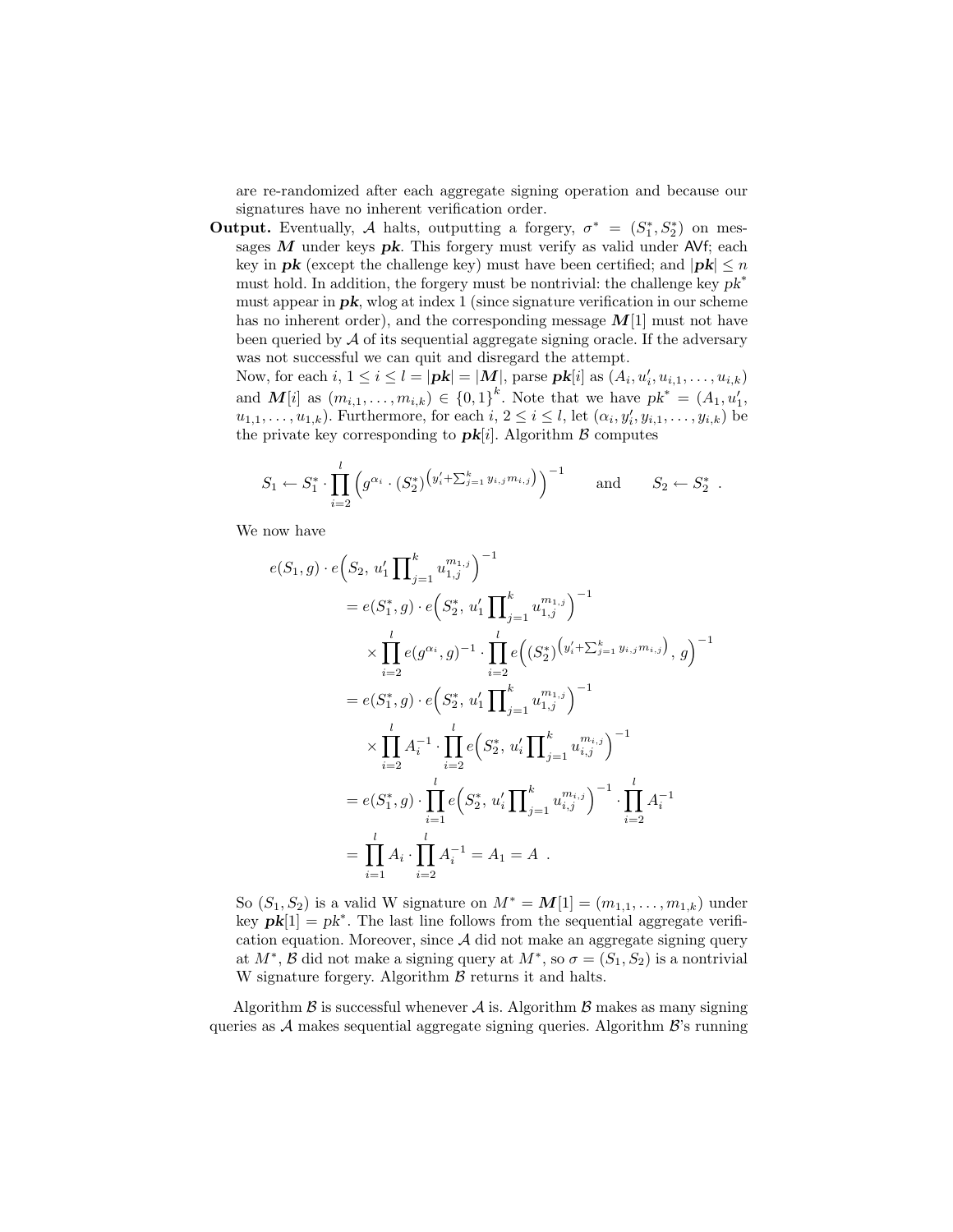time is that of  $A$ , plus the overhead in handling  $A$ 's queries, and computing the final result. Each certification query can be handled in  $O(1)$  time; each aggregate signing query can be handled in  $O(n)$  time; and the final result can also be computed from  $A$ 's forgery in  $O(n)$  time.

# 4 Multisignatures

In a multisignature scheme, a single multisignature – the same size as one ordinary signature – stands for  $l$  signatures on a message  $M$ . Multisignatures were introduced by Itakura and Nakamura [17], and have been the subject of much research [26, 25, 6]. The first multisignatures in which signatures could be combined into a multisignature without interaction was proposed by Boldyreva [6], based on BLS signatures [9]. Below, we present another non-interactive multisignature scheme, based on the Waters signature, which is provably secure without random oracles.

Security Model. Micali, Ohta, and Reyzin [22] gave the first formal treatment of multisignatures. We prove security in a variant of the Micali-Ohta-Reyzin model due to Boldyreva [6]. In this model, the adversary is given a single challenge public key pk, and a signing oracle for that key. His goal is to output a forged multisignature  $\sigma^*$  on a message  $M^*$  under keys  $pk_1, \ldots, pk_l$ . Of these keys,  $pk_1$ must be the challenge key pk. For the forgery to be nontrivial, the adversary must not have queried the signing oracle at  $M^*$ . The adversary is allowed to choose the remaining keys, but must prove knowledge of the private keys corresponding to them. For simplicity, Boldyreva handles this by having the adversary hand over the private keys; in a more complicated proof of knowledge, the keys could be extracted by rewinding, with the same result.

### 4.1 Our Scheme

We describe the multisignature obtained from the Waters signature. In this scheme, all users share the same random generators  $u', u_1, \ldots, u_k$ , which are included in the system parameters. Our scheme is a five-tuple of algorithms  $WM = (Kg, Sig, Vf, Comb, MVf),$  which behave as follows.

WM.Kg, WM.Sig, WM.Vf. Same as W.Kg, W.Sig, and W.Vf, respectively.

**WM.Comb**( $\{pk_i, \sigma_i\}_{i=1}^l$ , *M*). For each user in the multisignature the algorithm takes as input a public key  $pk_i$  and a signature  $\sigma_i$ . All these signatures are on a single message  $M$ . For each  $i$ , parse user  $i$ 's public key  $pk_i$  as  $A_i \in \mathbb{G}_T$ and her signature  $\sigma_i$  as  $(S_1^{(i)}, S_2^{(i)}) \in \mathbb{G}^2$ ; parse the message M as a bitstring  $(m_1, \ldots, m_k) \in \{0,1\}^k$ . Verify each signature using Vf; if any is invalid, output fail and halt. Otherwise, compute

$$
S_1 \leftarrow \prod_{i=1}^l S_1^{(i)}
$$
 and  $S_2 \leftarrow \prod_{i=1}^l S_2^{(i)}$ . (6)

The multisignature is  $\sigma = (S_1, S_2)$ ; output it and halt.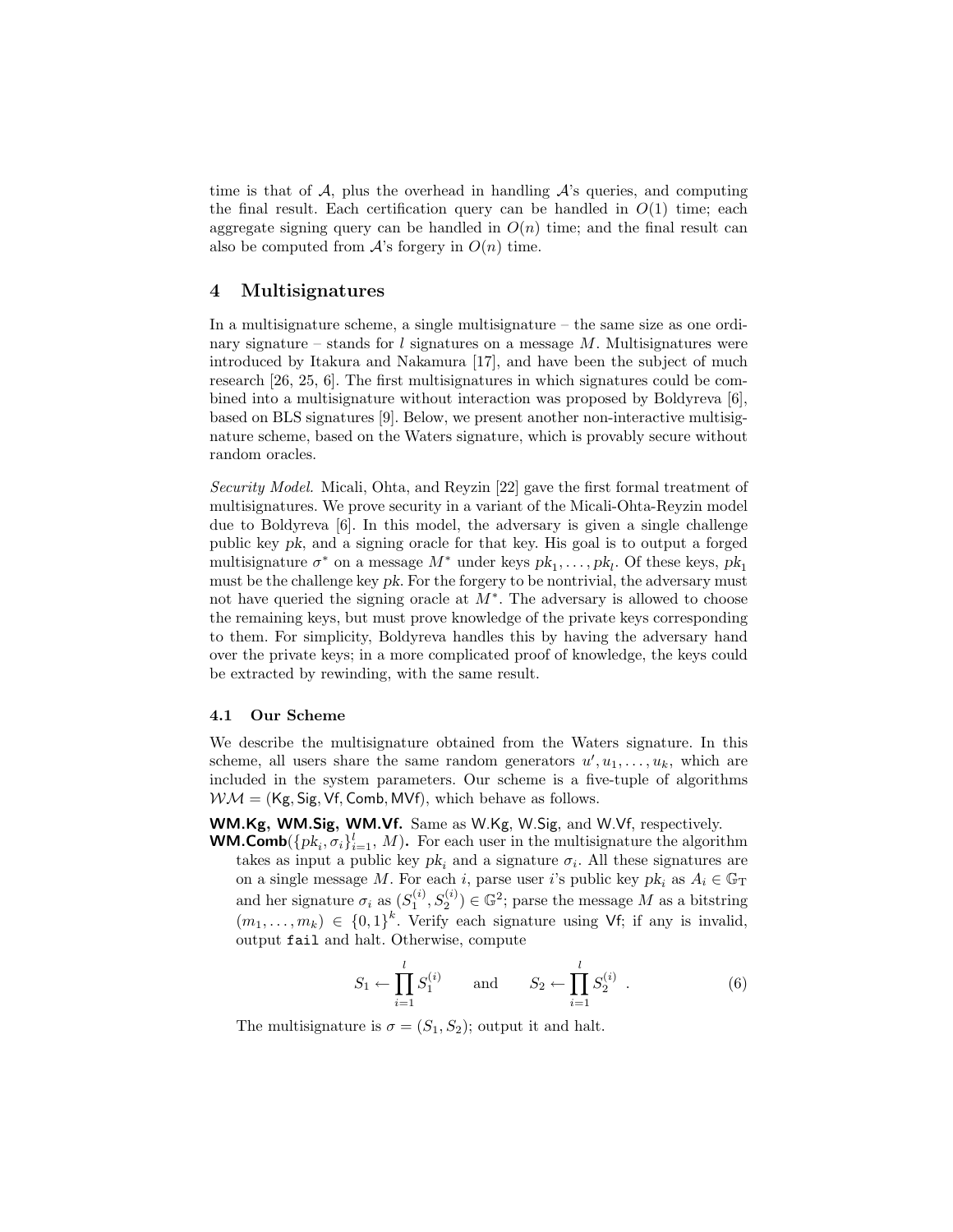**WM.MVf**( $\{pk_i\}_{i=1}^l$ ,  $M, \sigma$ ). For each user in the multisignature, the algorithm takes a public key  $pk_i$ . The algorithm also takes a purported multisignature  $\sigma$ on a message M. Parse user i's public key pk<sub>i</sub> as  $A_i \in \mathbb{G}_T$ , the message M as a bitstring  $(m_1, \ldots, m_k) \in \{0,1\}^k$ , and the multisignature  $\sigma$  as  $(S_1, S_2) \in \mathbb{G}^2$ . Verify that

$$
e(S_1, g) \cdot e(S_2, u' \prod_{i=1}^k u_i^{m_i})^{-1} \stackrel{?}{=} \prod_{i=1}^l A^{(i)} \tag{7}
$$

holds; if so, output valid; if not, output invalid.

It is clear that if all signatures verify individually, the multisignature formed by their product also verifies according to (7). Note that we have

$$
(S_1, S_2) = \left( g^{\sum_{i=1}^l \alpha^{(i)}} \cdot \left( u' \prod_{j=1}^k u_j^{m_j} \right)^{\sum_{i=1}^l r^{(i)}}, g^{\sum_{i=1}^l r^{(i)}} \right) ,
$$

where  $r^{(i)}$  is the randomness used by User i to generate her signature.

Proof of Security. The WM scheme is unforgeable if W signatures are unforgeable. The proof is given in Appendix A.

# 5 Verifiably Encrypted Signatures

A verifiably encrypted signature on some message attests to two facts:

- that the signer has produced an ordinary signature on that message; and
- that the ordinary signature can be recovered by the third party under whose key the signature is encrypted.

Such a primitive is useful for contract signing, in a protocol called optimistic fair exchange [1, 2]. Suppose both Alice and Bob wish to sign some contract. Neither is willing to produce a signature without being sure that the other will. But Alice can send Bob a verifiably encrypted signature on the contract. Bob can now send Alice his signature, knowing that if Alice does not respond with hers he can take Alice's verifiably encrypted signature and the transcript of his interaction with Alice to the third party – called the adjudicator – who will reveal Alice's signature.

Boneh et al. [8] introduced verifiably encrypted signatures, gave a security model for them, and constructed a scheme satisfying the definitions, based on the BLS short signature [9].

We describe the verifiably encrypted signature scheme obtained from the Waters signature scheme. Unlike the scheme of Boneh et al., ours is secure without random oracles.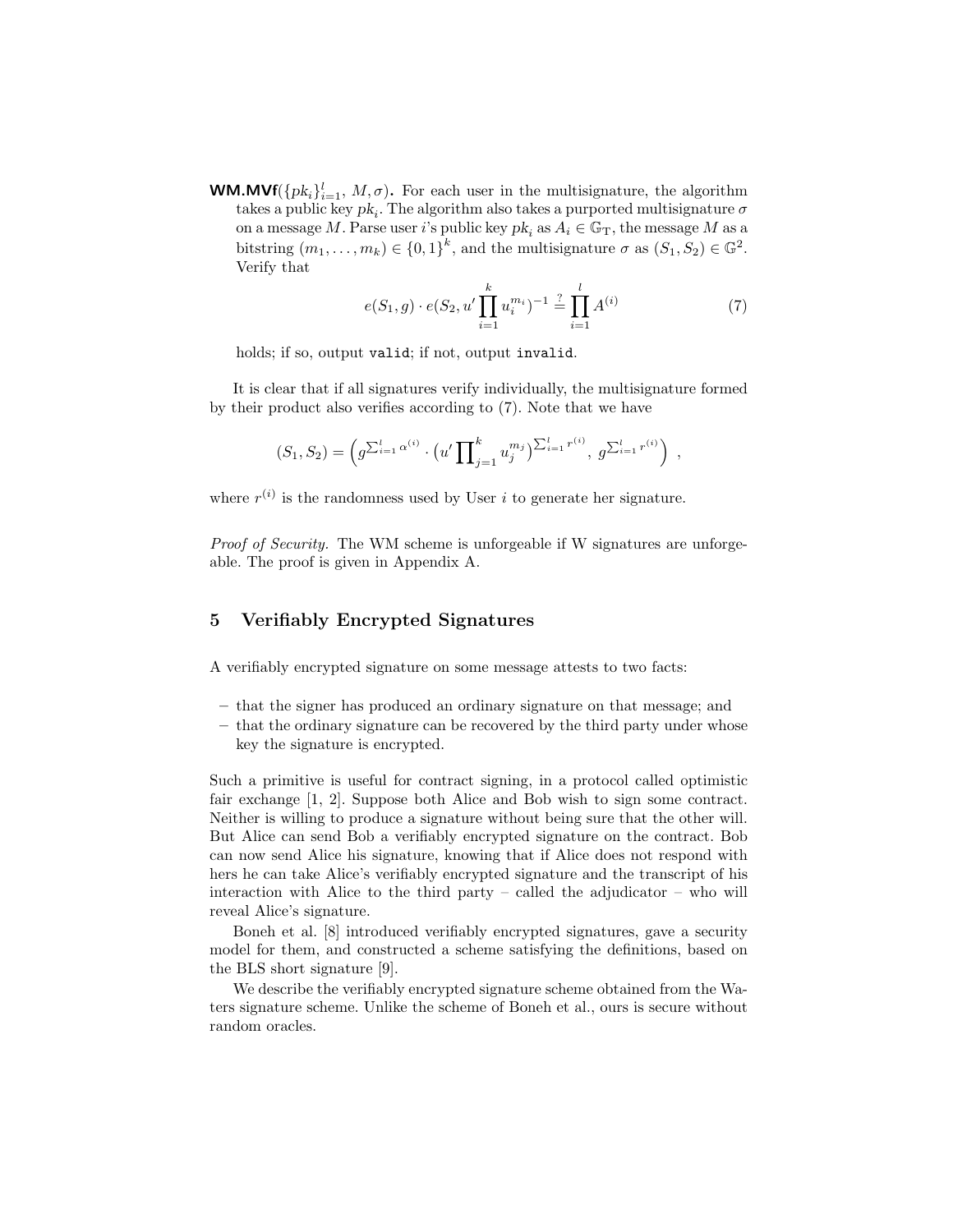Security Model. Boneh et al. specify two properties (besides correctness) that a verifiably encrypted signature scheme must satisfy: unforgeability and opacity. Both are defined in games. In each, the adversary is given a signer's public key pk and an adjudicator's public key apk. He is allowed to make verifiably encrypted signing queries of the form  $ESig(sk, apk, \cdot)$  and adjudication queries of the form Adj(ask, pk,  $\cdot$ ,  $\cdot$ ). In the unforgeability game, his goal is to output  $(M^*, \eta^*)$  such that he didn't query his signing oracle at  $M^*$ ; in the opacity game his goal is to output  $(M^*, \sigma^*)$  such that he didn't query his *adjudication* oracle at  $M^*$ . An adversary can thus win the opacity game either by creating a forgery for the underlying signature scheme directly or by recovering the ordinary signature from an encrypted signature without the adjudicator's help.

#### 5.1 Our Scheme

Our scheme is a seven-tuple of algorithms  $WVES = (Kg, Sig, Vf, AKg, ESig, EVf,$ Adj) that behave as follows.

- WVES.Kg, WVES.Sig, WVES.Vf These are the same as W.Kg, W.Sig, and W.Vf, respectively.
- **WVES.AKg.** Pick  $\beta \stackrel{R}{\leftarrow} \mathbb{Z}_p$ , and set  $v \leftarrow g^{\beta}$ . The adjudicator's public key is  $apk = v$ ; the adjudicator's private key is  $ask = \beta$ .
- **WVES.ESig**(sk, apk, M) Parse the user's private key sk as  $\alpha \in \mathbb{Z}_n$  and the adjudicator's public key apk as  $v \in \mathbb{G}$ . To sign the message  $M = (m_1, \ldots, m_k)$ , compute a signature  $(S_1, S_2) \stackrel{\text{R}}{\leftarrow}$  Sig(sk, M). Pick a random  $s \stackrel{\text{R}}{\leftarrow} \mathbb{Z}_p$ , and compute

$$
K_1 \leftarrow S_1 \cdot v^s
$$
 and  $K_2 \leftarrow S_2$  and  $K_3 \leftarrow g^s$ .

The verifiably encrypted signature  $\eta$  is the tuple  $(K_1, K_2, K_3)$ .

**WVES.EVf**(*pk, apk, M,*  $\eta$ ). Parse the user's public key *pk* as  $A \in \mathbb{G}_T$ , the adjudicator's public key apk as  $v \in \mathbb{G}$ , and the verifiably encrypted signature  $\eta$ as  $(K_1, K_2, K_3) \in \mathbb{G}^3$ . Accept if the following equation holds:

$$
e(K_1, g) \cdot e(K_2, u' \prod_{i=1}^k u_i^{m_i})^{-1} \cdot e(K_3, v)^{-1} \stackrel{?}{=} A ,
$$
 (8)

where  $M = (m_1, \ldots, m_k)$ .

**WVES.Adj**(ask, pk, M, η). Parse the adjudicator's private key ask as  $\beta \in \mathbb{Z}_p$ . Parse the user's public key pk as  $A \in \mathbb{G}_T$ , and check that it has been certified. Parse the message M as  $(m_1, \ldots, m_k) \in \{0,1\}^k$ . Verify (using EVf) that the verifiably encrypted signature  $\eta$  is valid, and parse it as  $(K_1, K_2, K_3) \in \mathbb{G}^3$ . Compute

 $S_1 \leftarrow K_1 \cdot K_3^{-\beta}$  and  $S_2 \leftarrow K_2$ ;

re-randomize  $(S_1, S_2)$  by choosing  $s \stackrel{\text{R}}{\leftarrow} \mathbb{Z}_p$  and computing

$$
S'_1 \leftarrow S_1 \cdot \left(u'\prod_{i=1}^k u_i^{m_i}\right)^s \quad \text{and} \quad S'_2 \leftarrow S_2 \cdot g^s ;
$$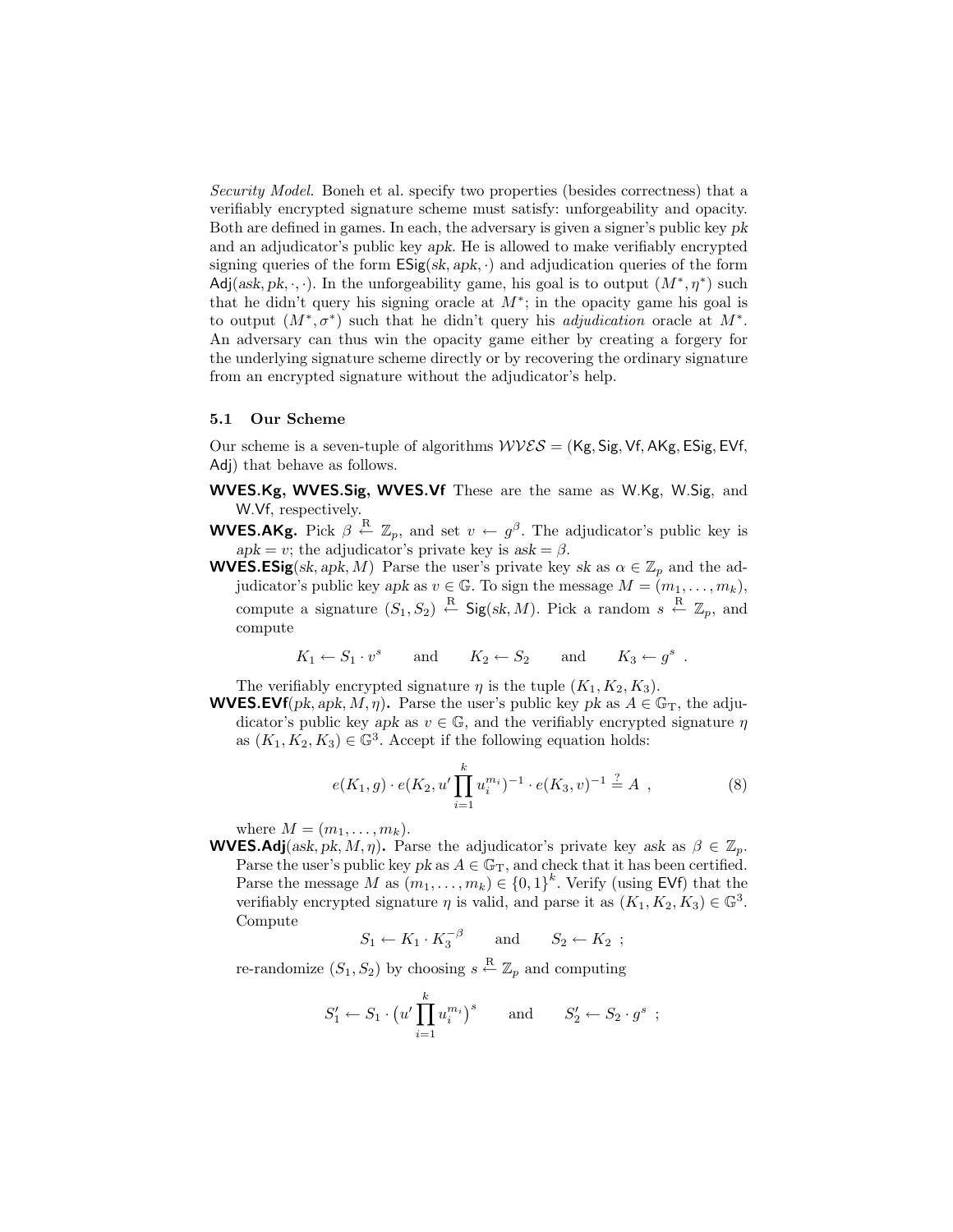and output the signature  $(S'_1, S'_2)$ .

It is easy to see that this scheme is valid, since if all parties are honest we have, for a verifiably encrypted signature  $(K_1, K_2, K_3)$ ,

$$
e(K_1, g) \cdot e(K_2, u' \prod_{i=1}^k u_i^{m_i})^{-1} \cdot e(K_3, v)^{-1}
$$
  
=  $(e(S_1, g) \cdot e(v^s, g)) \cdot e(S_2, u' \prod_{i=1}^k u_i^{m_i})^{-1} \cdot e(g^s, v)^{-1}$   
=  $e(S_1, g) \cdot e(S_2, u' \prod_{i=1}^k u_i^{m_i})^{-1} = A$ ,

as required; and if  $(K_1, K_2, K_3)$  is a valid verifiably encrypted signature then

$$
e(S_1, g) \cdot e(S_2, u' \prod_{i=1}^k u_i^{m_i})^{-1} = (e(K_1, g) \cdot e(K_3^{-\beta}, g)) \cdot e(K_2, u' \prod_{i=1}^k u_i^{m_i})^{-1}
$$
  
=  $e(K_1, g) \cdot e(K_2, u' \prod_{i=1}^k u_i^{m_i})^{-1} \cdot e(K_3, v)^{-1} = A$ ,

so the adjudicated signature is indeed a valid one.

Proofs of Security. The WVES scheme is unforgeable if W signatures are unforgeable, and opaque if CDH is hard on G. The proofs are given in Appendix B.

#### 5.2 VES from General Assumptions

Recent work has shown that group signatures [4] and ring signatures [5] can be built from general assumptions using Non-Interactive Zero Knowledge (NIZK) proofs. We note that verifiably encrypted signatures can also be realized from general assumptions. Roughly, the signer signs a message, encrypts the signature to the adjudicator and then attaches a NIZK proof that this was performed correctly.

### 6 Comparison to Previous Work

In this section, we compare the schemes we have presented to previous schemes in the literature. For the comparison, we instantiate pairing-based schemes using Barreto-Naehrig curves [3] with 160-bit point representation. Note that BLSbased constructions must compute, for signing and verification, a hash function onto G. This is an expensive operation [9, Sect. 3.2].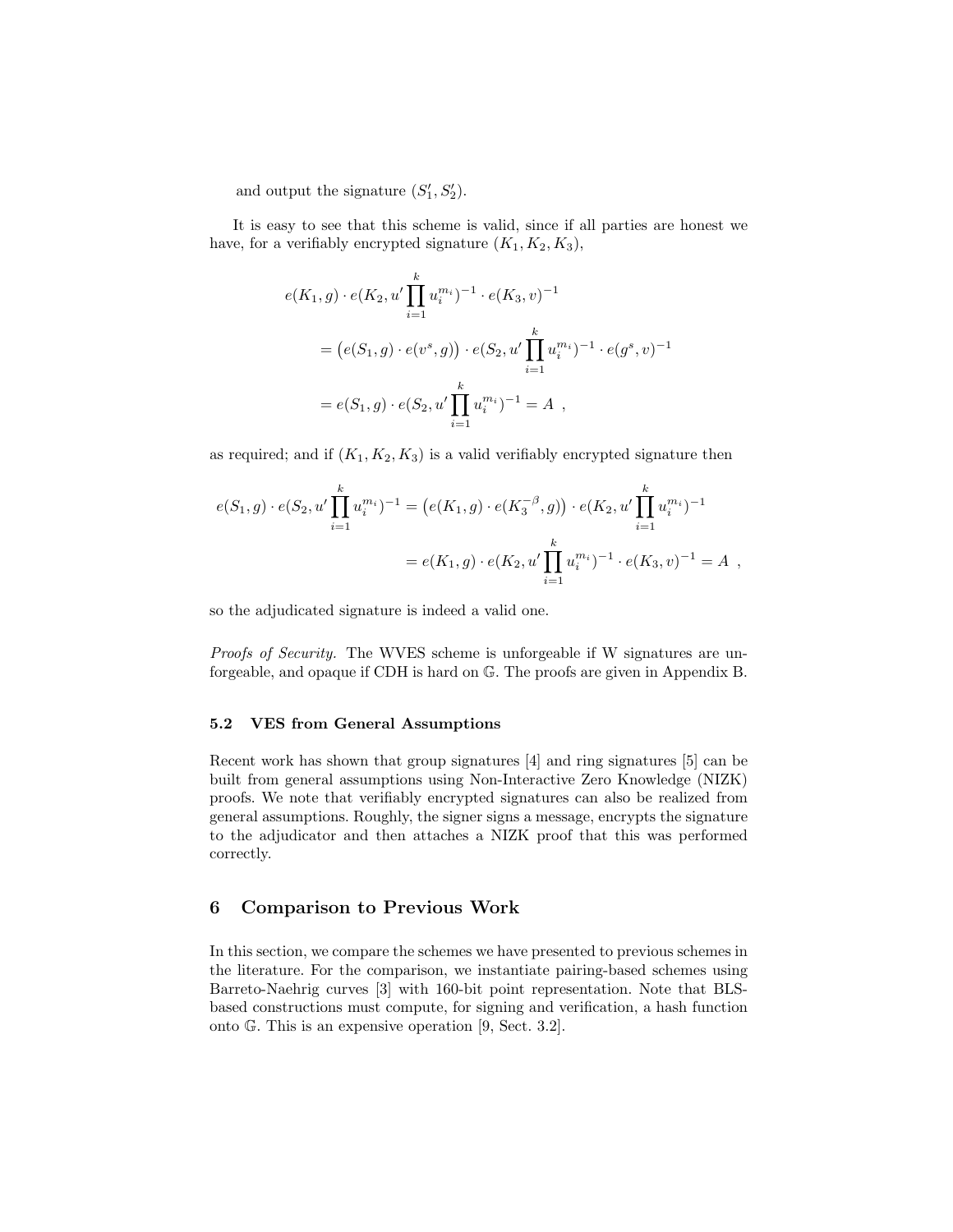**Table 1.** Comparison of aggregate signature schemes. Signatures are by  $l$  signers;  $k$  is the output length of a collision resistant hash function; "R.O." denotes if the security proof uses random oracles.

|                   |               |          | Scheme R.O. Sequential Key Model Size            |                                      | Verification                                                   | Signing            |
|-------------------|---------------|----------|--------------------------------------------------|--------------------------------------|----------------------------------------------------------------|--------------------|
| BGLS              | <b>YES NO</b> |          | Chosen                                           |                                      | $160 \text{ bits} \ell + 1 \text{ pairings}$                   | 1 exp.             |
| $ LMRS-1 YES YES$ |               |          | <b>Chosen</b>                                    | $ 1024 \text{ bits} 2l \text{ exp}.$ |                                                                | $ verify + 1 exp.$ |
| $LMRS-2 YES YES$  |               |          | Registered $ 1024 \text{ bits} 4l \text{ mult.}$ |                                      |                                                                | $ verify + 1 exp.$ |
| Ours              |               | INO IYES |                                                  |                                      | Registered   320 bits 2 pairings, $lk/2$ mult. verify + 1 exp. |                    |

Sequential Aggregate Signatures. We compare our sequential aggregate signature scheme to the aggregate scheme of Boneh et al. [8] (BGLS) and to the sequential aggregate signature scheme of Lysyanskaya et al. [20] (LMRS).

We instantiate the LMRS scheme using the RSA-based permutation family with common domain devised by Hayashi, Okamoto, and Tanaka [16]. With this permutation family LMRS signatures do not grow by 1 bit with each signature, as is the case with the RSA-based instantiation given by Lysyanskaya et al. [20]; but evaluating the permutation requires two applications of the underlying RSA function. Lysyanskaya et al. give two variants of their scheme. One places constraints on the format of the RSA keys, thereby avoiding key certification; we call this variant LMRS-1. The other uses ordinary RSA keys and can have public exponent  $e = 3$  for fast verification, but requires key certification, like our scheme; we call this variant LMRS-2.

We present the comparisons in Table 1. The size column gives signature length at the 1024-bit security level. The Verification and Signing columns give the computational costs of those operations;  $l$  is the number of signatures in an aggregate, and  $k$  is the output length of a collision-resistant hash function.

One drawback of our scheme is that a user's public key will be quite large. If we use a 160-bit collision resistant hash function, then keys will be approximately 160 group elements and take around 10KB to store. While it is desirable to achieve smaller public keys, this will be acceptable in many settings such as SBGP where achieving the signature size is a much more important consideration than the public key size. Additionally, Naccache [23] and Chatterjee and Sarkar [11] independently proposed ways to achieve shorter public keys in the Waters signature scheme. Using these methods we can also achieve considerably shorter public keys.

Multisignatures. We compare our multisignature scheme to the Boldyreva multisignature [6]. We present the comparisons in Table 2. The size column gives signature length at the 1024-bit security level. The Verification and Signing columns give the computational costs of those operations;  $l$  is the number of signatures in a multisignature, and  $k$  is the output length of a collision-resistant hash function.

Verifiably Encrypted Signatures. We compare our verifiably encrypted signature scheme to that of Boneh et al. [8] (BGLS). We present the comparisons in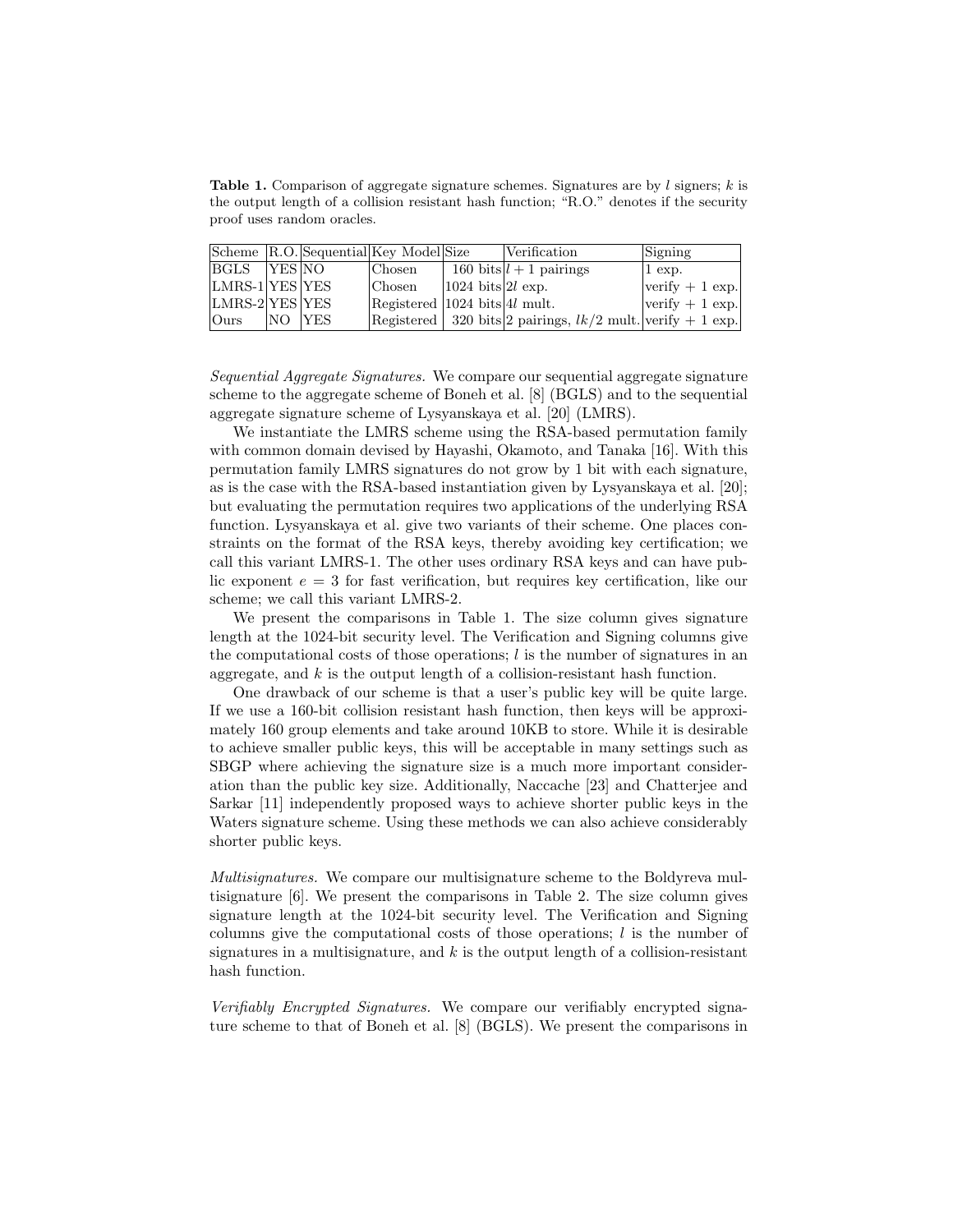**Table 2.** Comparison of multisignature schemes. Multisignatures are by  $l$  signers;  $k$  is the output length of a collision resistant hash function; "R.O." denotes if the security proof uses random oracles.

| Scheme | R.O.Key ModelSize                            | Verification                                          | Signing   |
|--------|----------------------------------------------|-------------------------------------------------------|-----------|
|        | Boldyreva YES Registered 160 bits 2 pairings |                                                       | $ 1$ exp. |
| Ours   |                                              | NO Registered 320 bits 2 pairings, $k/2$ mult. 1 exp. |           |

**Table 3.** Comparison of verifiably encrypted signature schemes. We let  $k$  be the output length of a collision resistant hash function. "R.O." specifies whether the security proof uses random oracles.

|      | Scheme R.O. Key Model Size              | Verification                                          | Generation |
|------|-----------------------------------------|-------------------------------------------------------|------------|
|      | BGLS YES Registered 320 bits 3 pairings |                                                       | $3 \exp.$  |
| Ours |                                         | NO Registered 480 bits 3 pairings, $k/2$ mult. 4 exp. |            |

Table 3. The size column gives signature length at the 1024-bit security level. The Verification and Generation columns give the computational costs of those operations;  $k$  is the output length of a collision-resistant hash function.

# 7 Conclusions and Open Problems

In this paper we gave the first aggregate signature scheme which is provably secure without random oracles; the first multisignature scheme which is provably secure without random oracles; and the first verifiably encrypted signature scheme which is provably secure without random oracles. All our constructions derive from the recent signature scheme due to Waters [28]. All our constructions are quite practical.

Signatures in our aggregate signature scheme are sequentially constructed, but knowledge of the order in which messages are signed is not necessary for verification. Additionally, our scheme gives shorter signatures than in the LMRS sequential aggregate signature scheme [20] and has a more efficient verification algorithm than the BGLS aggregate signature scheme [8]. That this gives some interesting tradeoffs for practical applications such as secure routing and proxy signatures.

Some interesting problems remain open for random-oracle–free aggregate signatures:

- 1. To find a scheme which supports full aggregation, in which aggregate signature do not need to be sequentially constructed. While many applications only require sequential aggregation, having a more general capability is desirable.
- 2. To find a sequential aggregate signature scheme provably secure in the chosen-key model.
- 3. To find a sequential aggregate signature scheme with shorter user keys. The size of public keys in our system reflects the size of keys in the underlying Waters signature scheme. Naccache [23] and Chatterjee and Sarkar [11]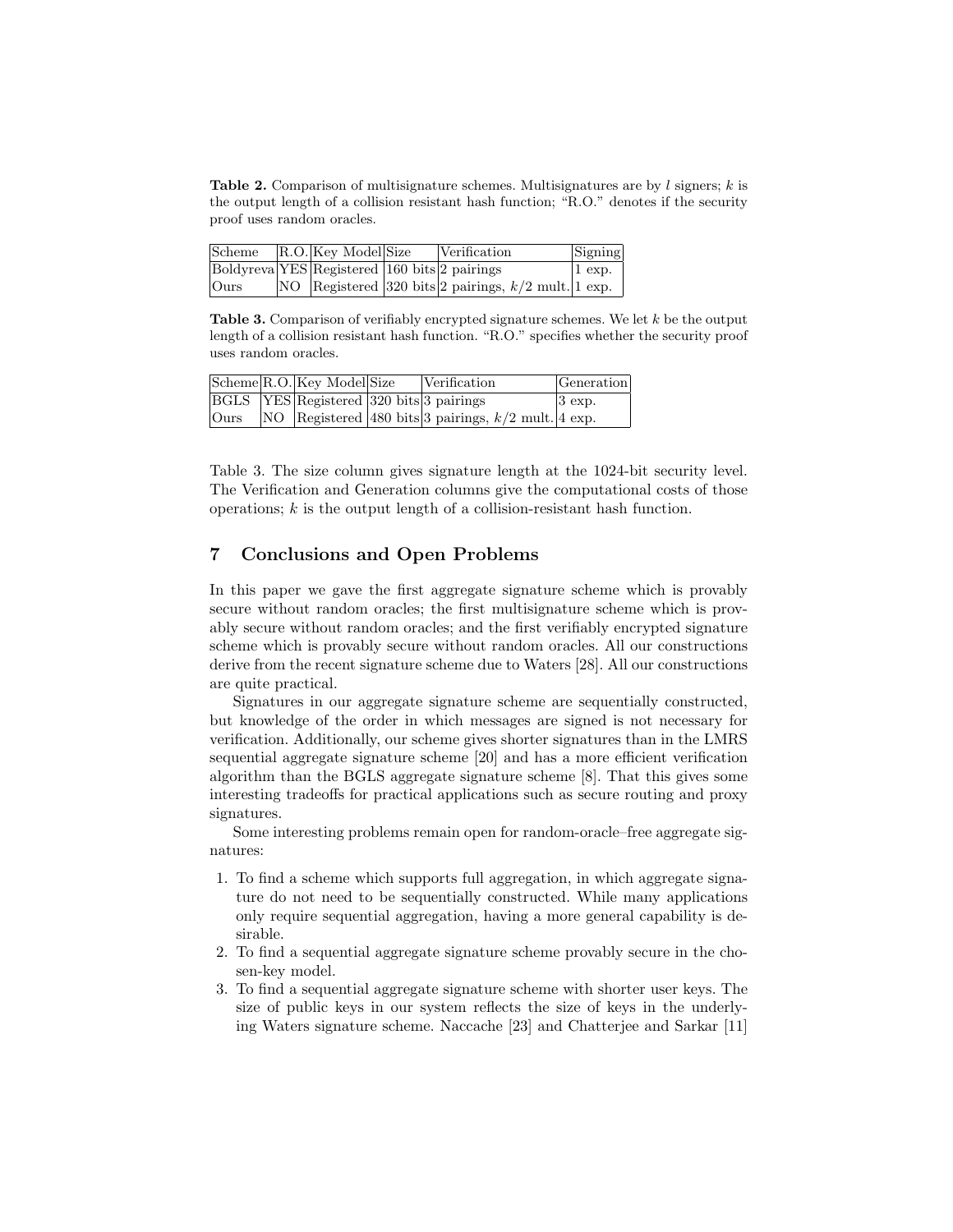have proposed ways to shorten the public keys of the Waters IBE/signature scheme by trading off parameter size with tightness in the security reduction. It would be better to have a solution in which the public key is just a few group elements.

The last two are particularly important for certificate chain compression, proposed by Boneh et al. [8] as an application for aggregate signatures. If keys need to be registered with an authority then a chaining application is impractical, and having large public keys negates any benefit from reducing the signature size in a certificate chain, since the keys must be included in the certificates.

### References

- [1] N. Asokan, V. Shoup, and M. Waidner. Optimistic fair exchange of digital signatures. IEEE J. Selected Areas in Comm., 18(4):593–610, Apr. 2000.
- [2] F. Bao, R. Deng, and W. Mao. Efficient and practical fair exchange protocols with offline TTP. In P. Karger and L. Gong, editors, Proceedings of IEEE Security & Privacy, pages 77–85, May 1998.
- [3] P. Barreto and M. Naehrig. Pairing-friendly elliptic curves of prime order. In B. Preneel and S. Tavares, editors, Proceedings of SAC 2005, volume 3897 of LNCS, pages 319–31. Springer-Verlag, 2006.
- [4] M. Bellare, D. Micciancio, and B. Warinschi. Foundations of group signatures: Formal definitions, simplified requirements, and a construction based on general assumptions. In E. Biham, editor, Proceedings of Eurocrypt 2003, volume 2656 of LNCS, pages 614–29. Springer-Verlag, May 2003.
- [5] A. Bender, J. Katz, and R. Morselli. Ring signatures: Stronger definitions, and constructions without random oracles. In S. Halevi and T. Rabin, editors, Proceedings of TCC 2006, volume 3876 of LNCS, pages 60–79. Springer-Verlag, Mar. 2006.
- [6] A. Boldyreva. Threshold signature, multisignature and blind signature schemes based on the gap-Diffie-Hellman-group signature scheme. In Y. Desmedt, editor, Proceedings of PKC 2003, volume 2567 of LNCS, pages 31-46. Springer-Verlag, Jan. 2003.
- [7] A. Boldyreva, A. Palacio, and B. Warinschi. Secure proxy signature schemes for delegation of signing rights. Cryptology ePrint Archive, Report 2003/096, 2003. http://eprint.iacr.org/.
- [8] D. Boneh, C. Gentry, B. Lynn, and H. Shacham. Aggregate and verifiably encrypted signatures from bilinear maps. In E. Biham, editor, Proceedings of Eurocrypt 2003, volume 2656 of LNCS, pages 416–32. Springer-Verlag, May 2003.
- [9] D. Boneh, B. Lynn, and H. Shacham. Short signatures from the Weil pairing. J. Cryptology, 17(4):297–319, Sept. 2004. Extended abstract in Proceedings of Asiacrypt 2001.
- [10] R. Canetti, O. Goldreich, and S. Halevi. The random oracle methodology, revisited. J. ACM, 51(4):557–94, July 2004.
- [11] S. Chatterjee and P. Sarkar. Trading time for space: Towards an efficient IBE scheme with short(er) public parameters in the standard model. In D. Won and S. Kim, editors, Proceedings of ICISC 2005, LNCS. Springer-Verlag, Dec. 2005. To appear.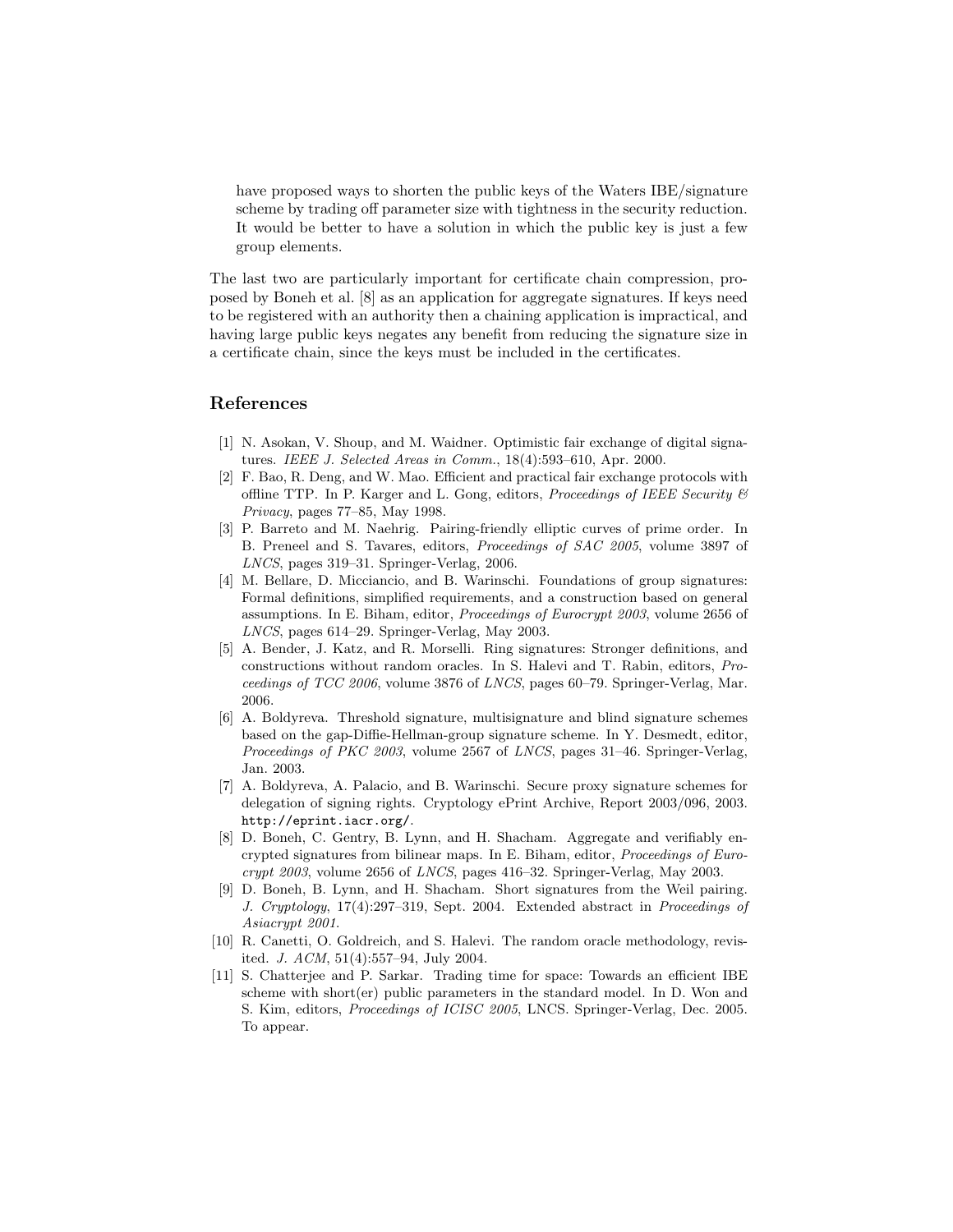- [12] J.-S. Coron and D. Naccache. Boneh et al.'s k-element aggregate extraction assumption is equivalent to the Diffie-Hellman assumption. In C. S. Laih, editor, Proceedings of Asiacrypt 2003, volume 2894 of LNCS, pages 392–7. Springer-Verlag, Dec. 2003.
- [13] S. Galbraith. Pairings. In I. F. Blake, G. Seroussi, and N. Smart, editors, Advances in Elliptic Curve Cryptography, volume 317 of London Mathematical Society Lecture Notes, chapter IX, pages 183–213. Cambridge University Press, 2005.
- [14] S. Goldwasser, S. Micali, and R. Rivest. A digital signature scheme secure against adaptive chosen-message attacks. SIAM J. Computing, 17(2):281–308, 1988.
- [15] J. Groth, R. Ostrovsky, and A. Sahai. Perfect non-interactive zero knowledge for NP. In S. Vaudenay, editor, Proceedings of Eurocrypt 2006, LNCS. Springer-Verlag, May 2006. This volume.
- [16] R. Hayashi, T. Okamoto, and K. Tanaka. An RSA family of trap-door permutations with a common domain and its applications. In F. Bao, R. H. Deng, and J. Zhou, editors, Proceedings of PKC 2004, volume 2947 of LNCS, pages 291–304. Springer-Verlag, Mar. 2004.
- [17] K. Itakura and K. Nakamura. A public-key cryptosystem suitable for digital multisignatures. NEC J. Res. & Dev., 71:1–8, Oct. 1983.
- [18] S. Kent, C. Lynn, and K. Seo. Secure border gateway protocol (Secure-BGP). IEEE J. Selected Areas in Comm., 18(4):582–92, April 2000.
- [19] N. Koblitz and A. Menezes. Pairing-based cryptography at high security levels. In N. Smart, editor, Proceedings of Cryptography and Coding 2005, volume 3796 of LNCS, pages 13–36. Springer-Verlag, Dec. 2005.
- [20] A. Lysyanskaya, S. Micali, L. Reyzin, and H. Shacham. Sequential aggregate signatures from trapdoor permutations. In C. Cachin and J. Camenisch, editors, Proceedings of Eurocrypt 2004, volume 3027 of LNCS, pages 74–90. Springer-Verlag, May 2004.
- [21] M. Mambo, K. Usuda, and E. Okamoto. Proxy signatures for delegating signing operation. In L. Gong and J. Stearn, editors, Proceedings of CCS 1996, pages 48–57. ACM Press, Mar. 1996.
- [22] S. Micali, K. Ohta, and L. Reyzin. Accountable-subgroup multisignatures (extended abstract). In P. Samarati, editor, Proceedings of CCS 2001, pages 245–54. ACM Press, Nov. 2001.
- [23] D. Naccache. Secure and practical identity-based encryption. Cryptology ePrint Archive, Report 2005/369, 2005. http://eprint.iacr.org/.
- [24] D. Nicol, S. Smith, and M. Zhao. Evaluation of efficient security for BGP route announcements using parallel simulation. Simulation Modelling Practice and Theory, 12:187–216, 2004.
- [25] K. Ohta and T. Okamoto. Multisignature schemes secure against active insider attacks. IEICE Trans. Fundamentals, E82-A(1):21–31, 1999.
- [26] T. Okamoto. A digital multisignature scheme using bijective public-key cryptosystems. ACM Trans. Computer Systems, 6(4):432–41, November 1988.
- [27] K. Paterson. Cryptography from pairings. In I. F. Blake, G. Seroussi, and N. Smart, editors, Advances in Elliptic Curve Cryptography, volume 317 of London Mathematical Society Lecture Notes, chapter X, pages 215–51. Cambridge University Press, 2005.
- [28] B. Waters. Efficient identity-based encryption without random oracles. In R. Cramer, editor, *Proceedings of Eurocrypt 2005*, volume 3494 of *LNCS*, pages 114–27. Springer-Verlag, May 2005.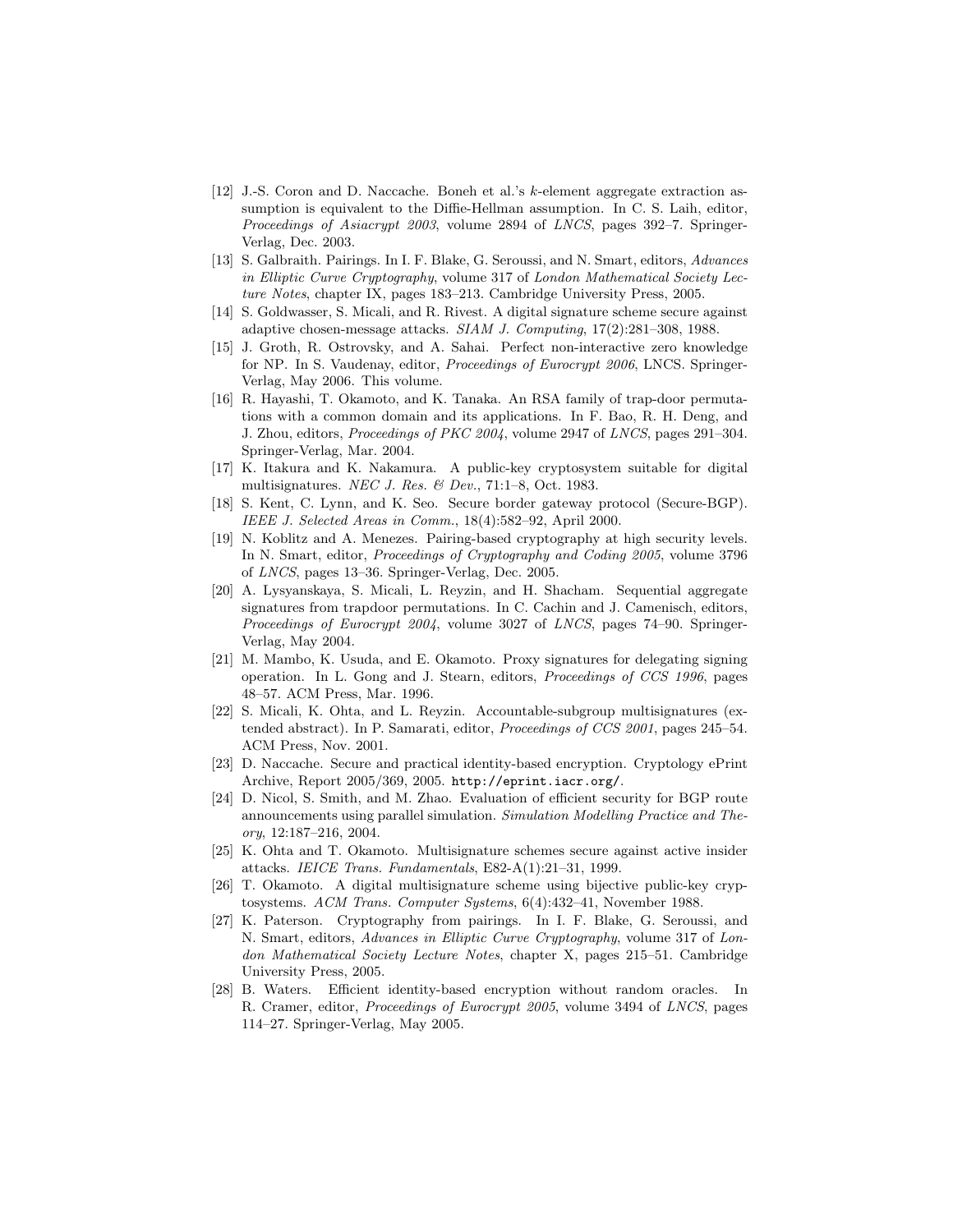### A WM Proof of Security

**Theorem 2.** The WM multisignature scheme is  $(t, q, \epsilon)$ -unforgeable if the W signature scheme is  $(t', q', \epsilon')$ -unforgeable, where

> $t' = t + O(q)$  and  $q' = q$  and  $\epsilon$  $\epsilon' = \epsilon$  .

*Proof.* Suppose A is an adversary that can forge multisignatures, and  $(t, q, \epsilon)$ breaks the WM scheme. We show how to construct an algorithm  $\mathcal B$  that  $(t', q, \epsilon)$ breaks the W scheme. Algorithm B is given a W public key  $A = e(g, g)^{\alpha}$ . It interacts with  $A$  as follows.

**Setup.** Simulator  $\beta$  invokes  $\mathcal{A}$ , providing to it the public key  $\mathcal{A}$ .

- **Signature queries.** Algorithm  $\mathcal A$  requests a signature on some message  $M$ under the challenge key A. Algorithm  $\beta$  requests a signature on  $M$  in turn from its own signing oracle, and returns the result to the adversary.
- Output. Finally, A halts, having output a signature  $(S_1^*, S_2^*)$  on some message  $M^*$ , along with public keys  $A^{(1)}, \ldots, A^{(l)}$  for some l, where  $A^{(1)}$  equals A, the challenge key. It must not previously have requested a signature on  $M^*$ . In addition, it outputs the private keys  $\alpha^{(2)}, \ldots, \alpha^{(l)}$  for all keys except the challenge key. Algorithm  $\mathcal{B}$  sets  $S \leftarrow S^* \setminus \prod_{i=2}^l g^{\alpha^{(i)}}$ . Then we have

$$
e(S,g) \cdot e(S_2, u' \prod_{i=1}^k u_i^{m_i})^{-1} = e(S_1, g) \cdot e(S_2, u' \prod_{i=1}^k u_i^{m_i})^{-1} \cdot \prod_{i=2}^l e(g, g)^{-\alpha^{(i)}}
$$

$$
= \prod_{i=1}^l A^{(i)} \cdot \prod_{i=2}^l A^{-(i)} = A^{(1)} = A,
$$

so  $(S, S_2)$  is a valid W signature on  $M^*$  under the challenge key A. Since A did not make a signing query to the challenger at  $M^*$ , neither did  $\mathcal{B}$  make a signing query to its own signing oracle at  $M^*$ , and the forgery is thus nontrivial. Algorithm  $\mathcal B$  outputs  $(S, S_2)$  and halts.

Thus  $\beta$  succeeds whenever  $\mathcal A$  does. Algorithm  $\beta$  makes exactly as many signing queries as  $A$  does. Its running time is the same as  $A$ 's, plus the time required for setup and output – both  $O(1)$  – and to handle  $\mathcal{A}$ 's signing queries  $- O(1)$  for each of at most q queries.

## B WVES Proofs of Security

#### B.1 Unforgeability

**Theorem 3.** The WVES verifiably encrypted signature scheme is  $(t, q_S, q_A, \epsilon)$ unforgeable if the W signature scheme is  $(t', q', \epsilon')$ -unforgeable, where

$$
t' = t + O(q_s + q_A)
$$
 and  $q' = q_s$  and  $\epsilon' = \epsilon$ .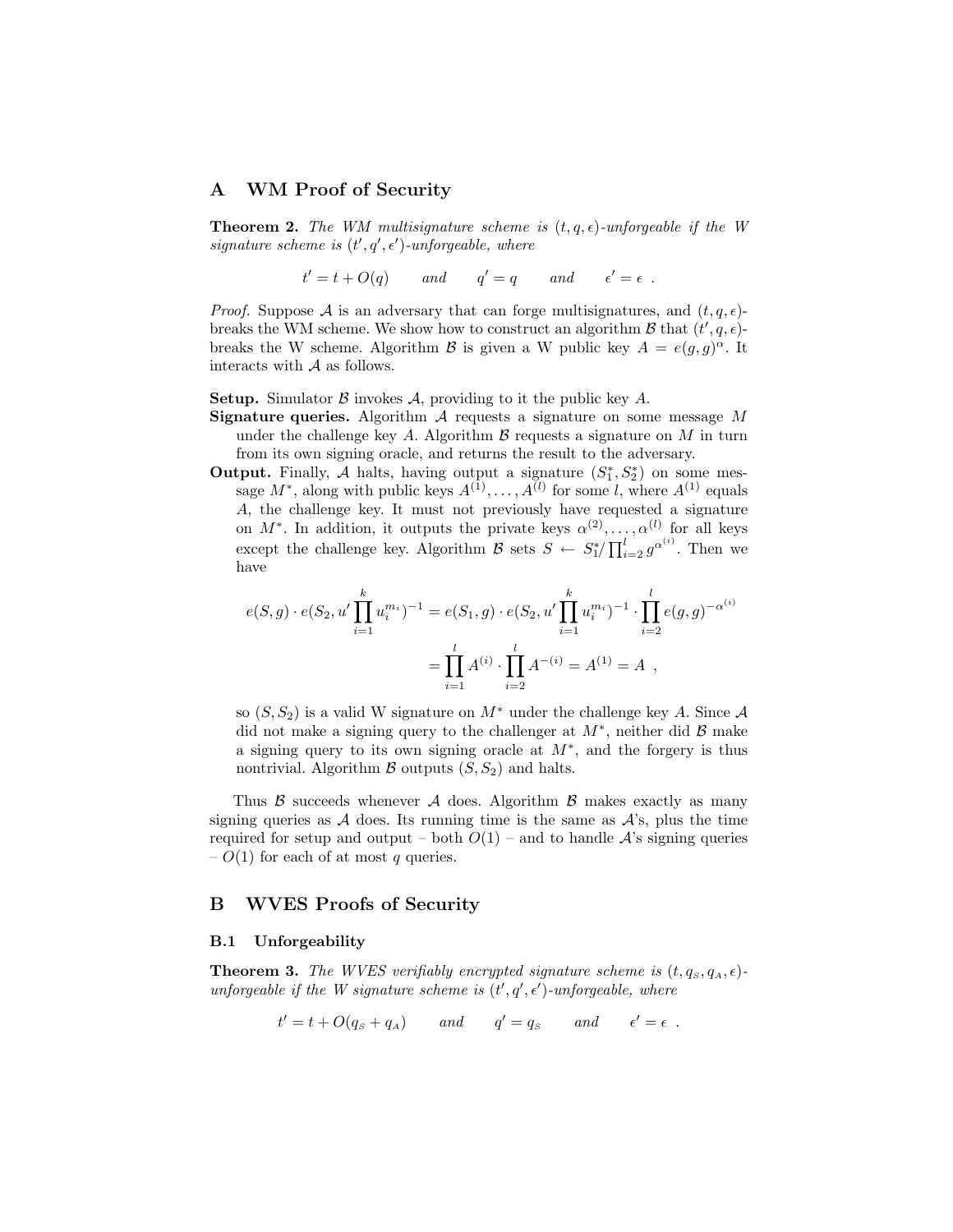*Proof.* We show how to turn a verifiably-encrypted signature forger  $A$  into a forger B for the underlying Waters signature scheme.

Algorithm B is given a Waters signature public key  $A = e(g, g)^{\alpha}$ . It picks  $\beta \stackrel{\text{R}}{\leftarrow} \mathbb{Z}_p$ , sets  $v \leftarrow g^{\beta}$ , and provides the adversary A with A and v.

When  $A$  requests a verifiably encrypted signature on some message  $M$ , the challenger  $\beta$  requests a signature on  $M$  from its own signing oracle, obtaining a signature  $(S_1, S_2)$ . It picks  $s \stackrel{\text{R}}{\leftarrow} \mathbb{Z}_p$  and computes

 $K_1 \leftarrow S_1 \cdot v^s$  and  $K_2 \leftarrow S_2$  and  $K_3 \leftarrow g^s$ .

The tuple  $(K_1, K_2, K_3)$  is a valid verifiably encrypted signature on M. Algorithm  $\beta$  provides  $\mathcal A$  with it. (Here  $\beta$  is simply evaluating ESig, except that it uses its signing oracle instead of evaluating Sig directly.)

When algorithm A requests adjudication of a verifiably encrypted signature  $(K_1, K_2, K_3)$  on some message M under the challenge key A, B responds with Adj $(\beta, A, M, (K_1, K_2, K_3))$ . Note that  $\beta$  knows the adjudicator's private key  $\beta$ .

Finally, A outputs a forged verifiably-encrypted signature  $(K_1^*, K_2^*, K_3^*)$  on some message  $M^* = (m_1^*, \ldots, m_k^*)$ . Algorithm A must never have made a verifiably encrypted signing query at  $M^*$ .

The challenger  $\beta$  computes

$$
S_1^* \leftarrow K_1^* \cdot (K_3^*)^{-\beta}
$$
 and  $S_2^* \leftarrow K_2^*$ .

Then we have

$$
e(S_1^*, g) \cdot e(S_2^*, u' \prod_{i=1}^k u_i^{m_i^*})^{-1}
$$
  
= 
$$
\left[ e(K_1^*, g) \cdot e(K_2^*, u' \prod_{i=1}^k u_i^{m_i^*})^{-1} \right] \cdot e((K_3^*)^{-\beta}, g)
$$
  
= 
$$
e(K_1^*, g) \cdot e(K_2^*, u' \prod_{i=1}^k u_i^{m_i^*})^{-1} \cdot e(K_3^*, v)^{-1} = A,
$$

and  $(S_1^*, S_2^*)$  is therefore a valid Waters signature on  $M^*$ . The last equality follows from equation  $(8)$ . Because  $\mathcal A$  did not make a verifiably encrypted signing query at  $M^*$ , neither did  $\mathcal{B}$  make a signing query at  $M^*$ , and the forgery is thus nontrivial. The challenger  $\mathcal B$  outputs  $(S_1^*, S_2^*)$  and halts.

Algorithm  $\beta$  thus succeeds whenever  $\mathcal A$  does. Its running time overhead is  $O(1)$  for each of  $\mathcal{A}$ 's verifiably encrypted signing and adjudication queries, and for computing the final output.

#### B.2 Opacity

For convenience, we prove opacity by reduction from the aggregate extraction assumption: given  $(g^{\alpha}, g^{\beta}, g^{\gamma}, g^{\delta}, g^{\alpha\gamma+\beta\delta})$ , computing  $g^{\alpha\gamma}$  is hard. Coron and Naccache [12] showed that this assumption, introduced by Boneh et al. [8], is equivalent to CDH.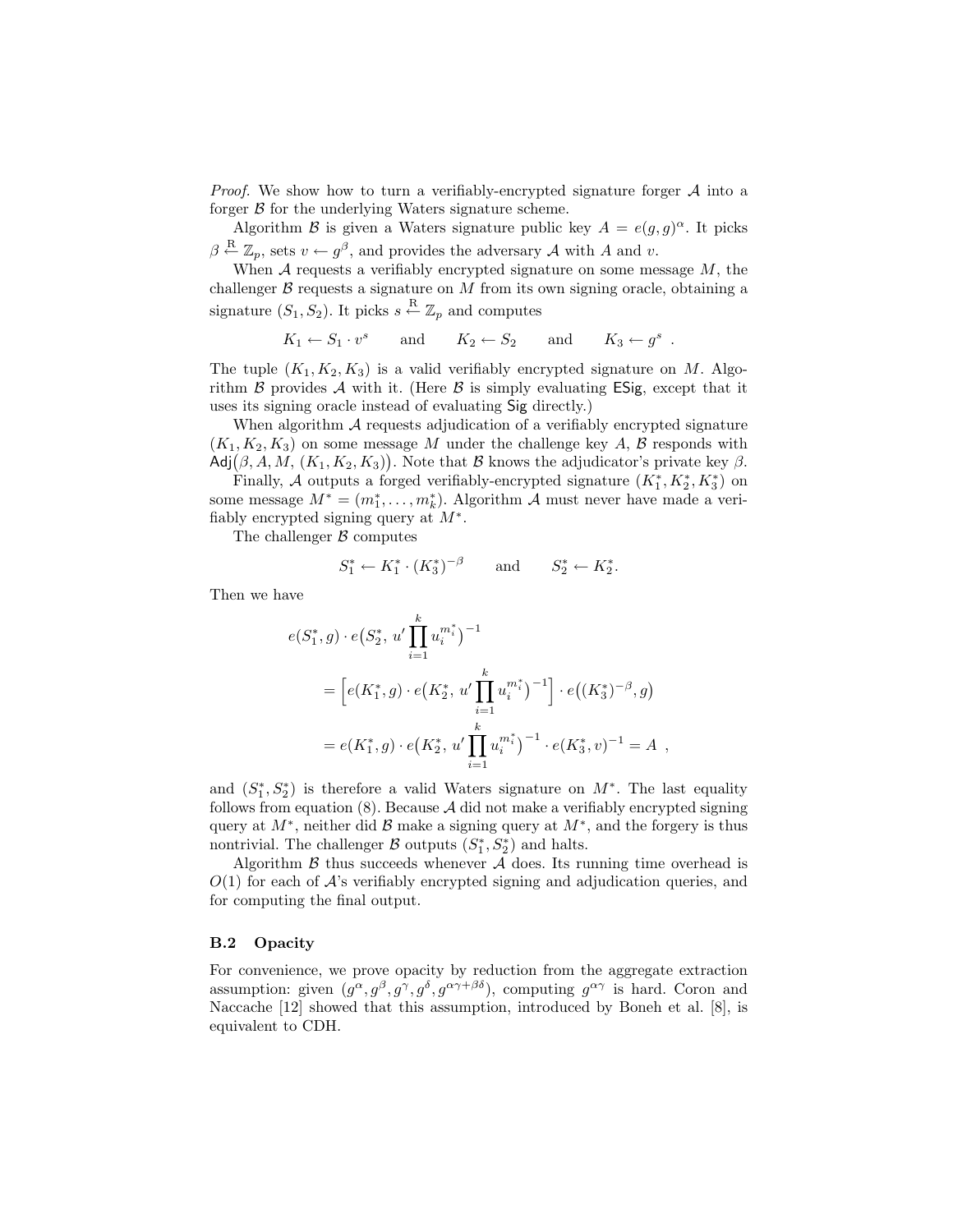Theorem 4 (Coron–Naccache [12]). The aggregate extraction and Computational Diffie-Hellman problems are Karp reducible to each other with  $O(1)$ computation.<sup>7</sup>

**Theorem 5.** The WVES verifiably encrypted signature scheme is  $(t, q_S, q_A, \epsilon)$ opaque if aggregate extraction is  $(t', \epsilon')$ -hard on  $\mathbb{G}$ , where

 $t' = t + O(q_s + q_A)$  and  $q' = q_s$  and  $\epsilon' = 4kq_A\epsilon$ .

*Proof.* Given an algorithm  $\mathcal A$  that breaks the opacity of the scheme, we show how to construct an algorithm  $\beta$  that breaks the aggregate extraction assumption.

The challenger B is given values  $g^{\alpha}$ ,  $g^{\beta}$ ,  $g^{\gamma}$ , and  $g^{\delta}$ , along with  $g^{\alpha\gamma+\beta\delta}$ ; its goal is to produce  $g^{\alpha\gamma}$ . It sets  $v \leftarrow g^{\beta}$ ,  $g_1 \leftarrow g^{\alpha}$ , and  $g_2 \leftarrow g^{\gamma}$ . It computes  $A \leftarrow e(g_1, g_2) = e(g, g)^{\alpha \gamma}.$ 

Let  $\lambda = 2q_A$ . Algorithm B picks  $\kappa \stackrel{\text{R}}{\leftarrow} \{0,\ldots,k\}, x',x_1,\ldots,x_k \stackrel{\text{R}}{\leftarrow} \mathbb{Z}_{\lambda} =$  $\{0,\ldots,\lambda-1\}$  and  $y', y_1,\ldots,y_k \stackrel{\text{R}}{\leftarrow} \mathbb{Z}_p$  and sets

$$
u' \leftarrow g_2^{x'-\kappa\lambda} g^{y'}
$$
 and  $u_i \leftarrow g_2^{x_i} g^{y_i}$  for  $i = 1, ..., k$ .

It then interacts with  $\mathcal A$  as follows.

- **Setup.** Algorithm B gives to A the system parameters  $(g, u', u_1, \ldots, u_k)$ , the signer's public key  $A$ , and the adjudicator's public key  $v$ . Note that the private signing key is  $\alpha \gamma$ .
- Verifiably Encrypted Signing Queries. A requests a verifiably-encrypted signature on  $M = (m_1, \ldots, m_k) \in \{0,1\}^k$  under challenge key A and adjudicator key v. Define  $F = -\kappa \lambda + x' + \sum_{i=1}^{k} x_i m_i$  and  $J = y' + \sum_{i=1}^{k} y_i m_i$ . If  $F \neq 0 \mod p$  algorithm  $\mathcal B$  proceeds as follows. It picks  $r \stackrel{\text{R}}{\leftarrow} \mathbb{Z}_p$  and sets

$$
S_1 \leftarrow g_1^{-J/F} (u' \prod_{i=1}^k u_i^{m_i})^r
$$
 and  $S_2 \leftarrow g_1^{-1/F} g^r$ .

This is a valid W signature with randomness  $\tilde{r} = r - \alpha/F$ : observing that  $u' \prod_{i=1}^k u_i^{m_i} = g_2^F g^J$ , we see that

$$
S_1 = g_1^{-J/F} (u' \prod_{i=1}^k u_i^{m_i})^r = g_2^{\alpha} (g_2^F g^J)^{-\alpha/F} (g_2^F g^J)^r = g^{\alpha \gamma} (u' \prod_{i=1}^k u_i^{m_i})^{\tilde{r}}
$$

where for the second equality we have multiplied and divided by  $g_2^{\alpha}$ . Algorithm B then encrypts  $(S_1, S_2)$  by choosing  $s \stackrel{\text{R}}{\leftarrow} \mathbb{Z}_p$  and setting

$$
K_1 \leftarrow S_1 \cdot v^s
$$
 and  $K_2 \leftarrow S_2$  and  $K_3 \leftarrow g^s$ .

If  $F = 0$ , however,  $\mathcal{B}$  picks  $r, s \stackrel{\text{R}}{\leftarrow} \mathbb{Z}_p$  and sets

<sup>7</sup> Strictly speaking, the amount of work is poly-logarithmic in the security parameter since the group element representations grow. The number of algebraic operations is constant.